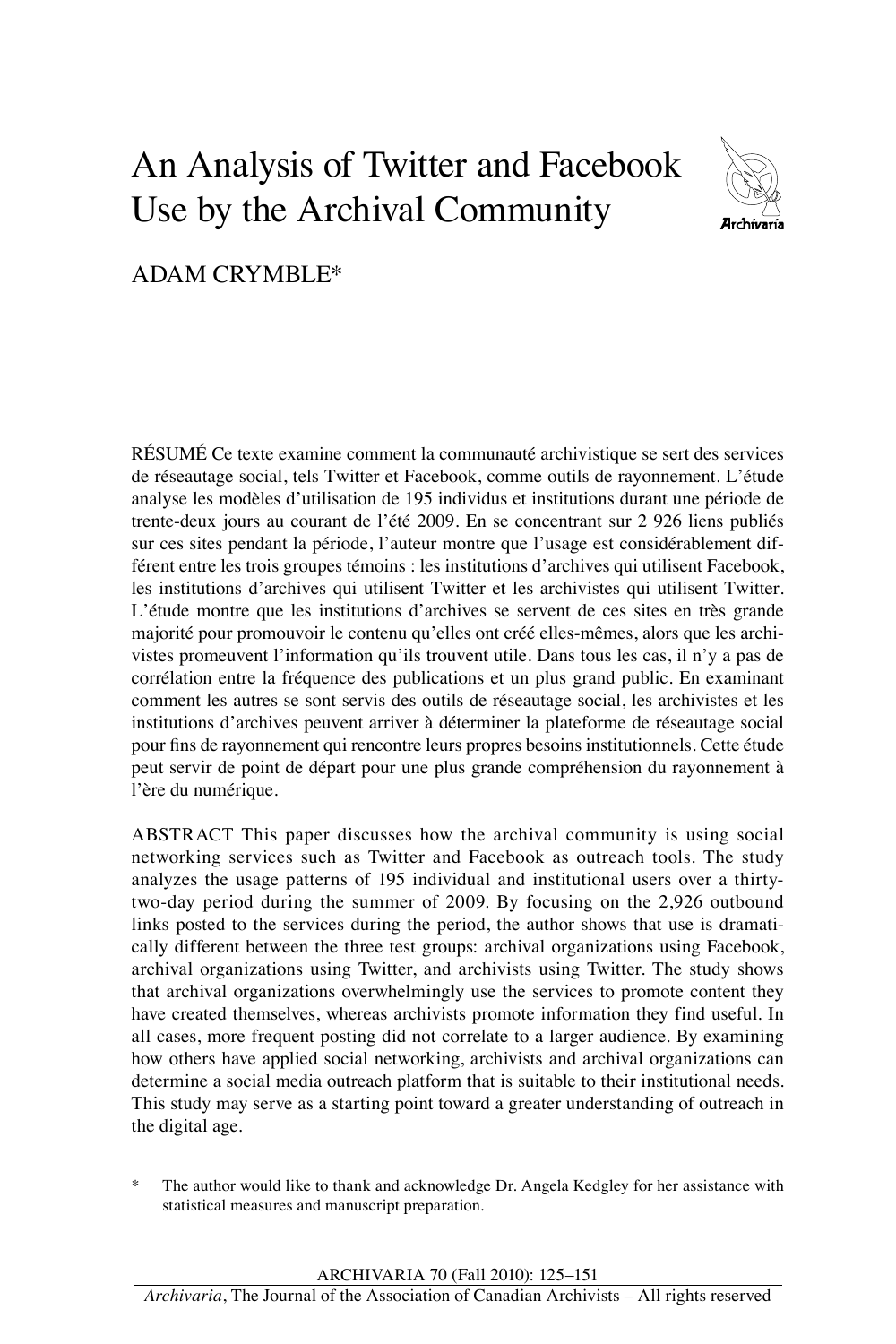#### **Introduction**

As times change, so do the methods with which archives seek to reach out to their potential clientele. While most archives would relish the chance to launch an expensive professional advertising campaign to promote their holdings and services, few can afford it. Instead, many archivists must add the role of outreach officer to their duties to ensure the day-to-day success of their archives. With lean budgets – and for many the prospect of even leaner budgets in the future – archivists must ask themselves: What is the most effective and efficient way of promoting our holdings without overextending our resources?

Before asking how best to perform outreach, however, many archivists question whether it is necessary in the first place. A debate over the value of outreach occurred in Canada at the 1990 Association of Canadian Archivists conference and subsequently in the pages of *Archivaria.* Among the strong supporters were Gabrielle Blais and David Enns who urged that, "we must forge links with the public" and "recognize that we do not operate in a vacuum."1 Among the detractors, Terry Cook warned that the archival profession must be wary of catering to the fleeting whims of the public and must ensure that outreach efforts do not undermine the goals of the archivist – particularly when that outreach influences decisions made about appraisal and description.2 A few years later, the debate had shifted from a discussion about whether or not outreach was worthwhile, to a conversation about how best to achieve it. In the early days of the Internet, some archivists saw the Web's growing potential as a way to attract users of websites; for example, in 1998 Barbara Craig contended that, "the proliferation of computer and communications technologies provide an unprecedented opportunity for archives to extend our client base (while remaining true to core values) – providing that we reach out to new clients, including even casual visitors roaming cyberspace without a set purpose beyond exploration."3

By the twenty-first century, archivists were trying to determine how best to provide outreach programs by looking at how users prefer to seek information. A survey of Canadian academic historians, published in 2004 by Wendy Duff, Barbara Craig, and Joan Cherry, showed that most historians favoured archival sources, finding aids, archivists, and footnotes in their search for

<sup>1</sup> Gabrielle Blais and David Enns, "From Paper to People Archives: Public Programming in the Management of Archives," *Archivaria* 31 (Winter 1990–91), p. 110.

<sup>2</sup> Terry Cook, "Viewing the World Upside Down: Reflections on the Theoretical Underpinnings of Archival Public Programming," *Archivaria* 31 (Winter 1990–91), pp. 123–26.

<sup>3</sup> Barbara L. Craig, "Old Myths in New Clothes: Expectations of Archives Users," *Archivaria* 45 (Spring 1998), p. 118.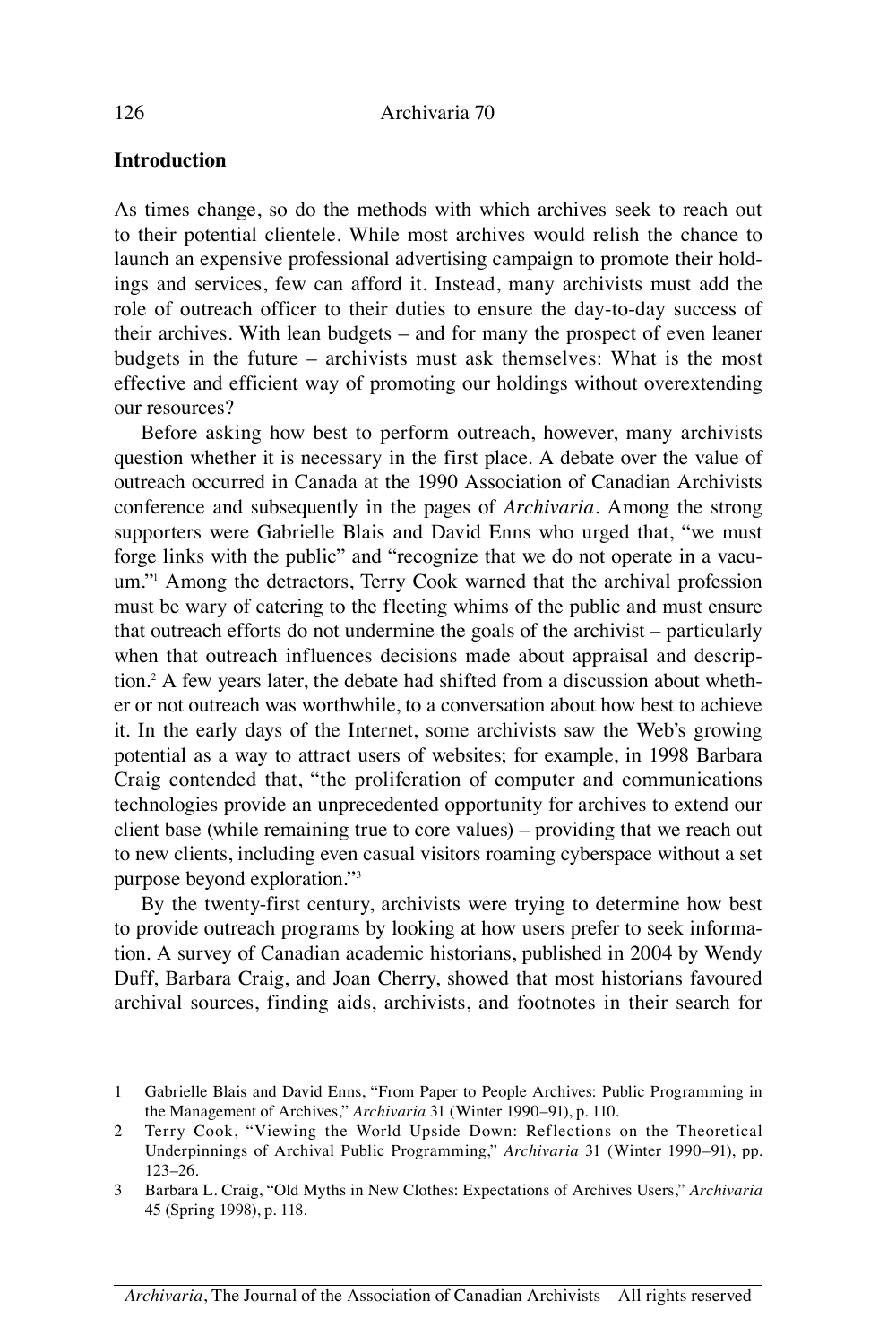research materials: 83% of respondents ranked the above four methods as "important," whereas only 45% rated the Internet as an important source.<sup>4</sup> Studies of the information-seeking habits of genealogists show a different story. A 1997 survey by Christopher Barth revealed that even in the early days of the Internet, genealogists looked favourably upon automated and computerized services offered by archives.<sup>5</sup> A 2005 study by the Public Record Office (PRO) at Kew, England, revealed that genealogists visited the PRO website seventy-two times more often than on-site visits.<sup>6</sup> The growth in Internet reliance by genealogists is surely in part due to successful web marketing efforts by archives and websites such as *Cyndi's List* or *Ancestry.com*, which make one-stop shopping viable for researchers seeking specific types of resources.7

One might be tempted to conclude from these studies that when addressing genealogists, it is best to have a good website containing online resources, whereas archives that cater primarily to academic researchers can pay less attention to the Web. However, this conclusion fails to recognize the speed at which the Internet has infiltrated society as a whole and, in particular, the general searching habits of potential archival users. Over the past fifteen years, many archives have followed general societal trends, and have created websites so that visitors can find basic information about their repositories and services. Most of the earliest archival websites resembled virtual brochures, where users might find a logo, contact information, driving directions, and a few pages of descriptive text designed to promote the repository's holdings and services. If people wanted to find the website, they could use a search engine such as Google or Yahoo in the same way they might look up a telephone number in the *Yellow Pages*.

As both the World Wide Web and the audience of potential casual visitors grew, computer programmers invented more advanced and creative technologies. Many archival sites added searchable databases of finding aids or itemlevel descriptions. By 2004, Tim O'Reilly had coined the term "Web 2.0," which, he argued, embodied a new way of thinking about the Internet.<sup>8</sup> Users

- 6 Elizabeth Hallam Smith, "Customer Focus and Marketing in Archive Service Delivery: Theory and Practice," *Journal of the Society of Archivists*, vol. 24, no. 1 (2003), p. 47.
- 7 Cyndi's List, http://www.cyndislist.com; Ancestry.com, http://ancestry.com (both accessed on 3 March 2010).
- 8 Tim O'Reilly, "What Is Web 2.0? Design Patterns and Business Models for the Next Generation of Software," *O'Reilly* (30 September 2005), http://oreilly.com/web2/archive/

*Archivaria*, The Journal of the Association of Canadian Archivists – All rights reserved

<sup>4</sup> Wendy Duff, Barbara Craig, and Joan Cherry, "Historians' Use of Archival Sources: Promises and Pitfalls of the Digital Age," *The Public Historian*, vol. 26, no. 2 (Spring 2004), pp. 7–22.

<sup>5</sup> Christopher Barth, "Archives, Genealogists, Access, and Automation: Past and Present Trends in Archival Access Technologies and their Implications for the Future of Genealogical Research in Archives," Arcticwind.com (8 May 1997), available via *the Internet Archive,*  http://web.archive.org/web/20030610081010/http://arcticwind.com/cdb/writings/archives1. shtml (accessed on 3 March 2010).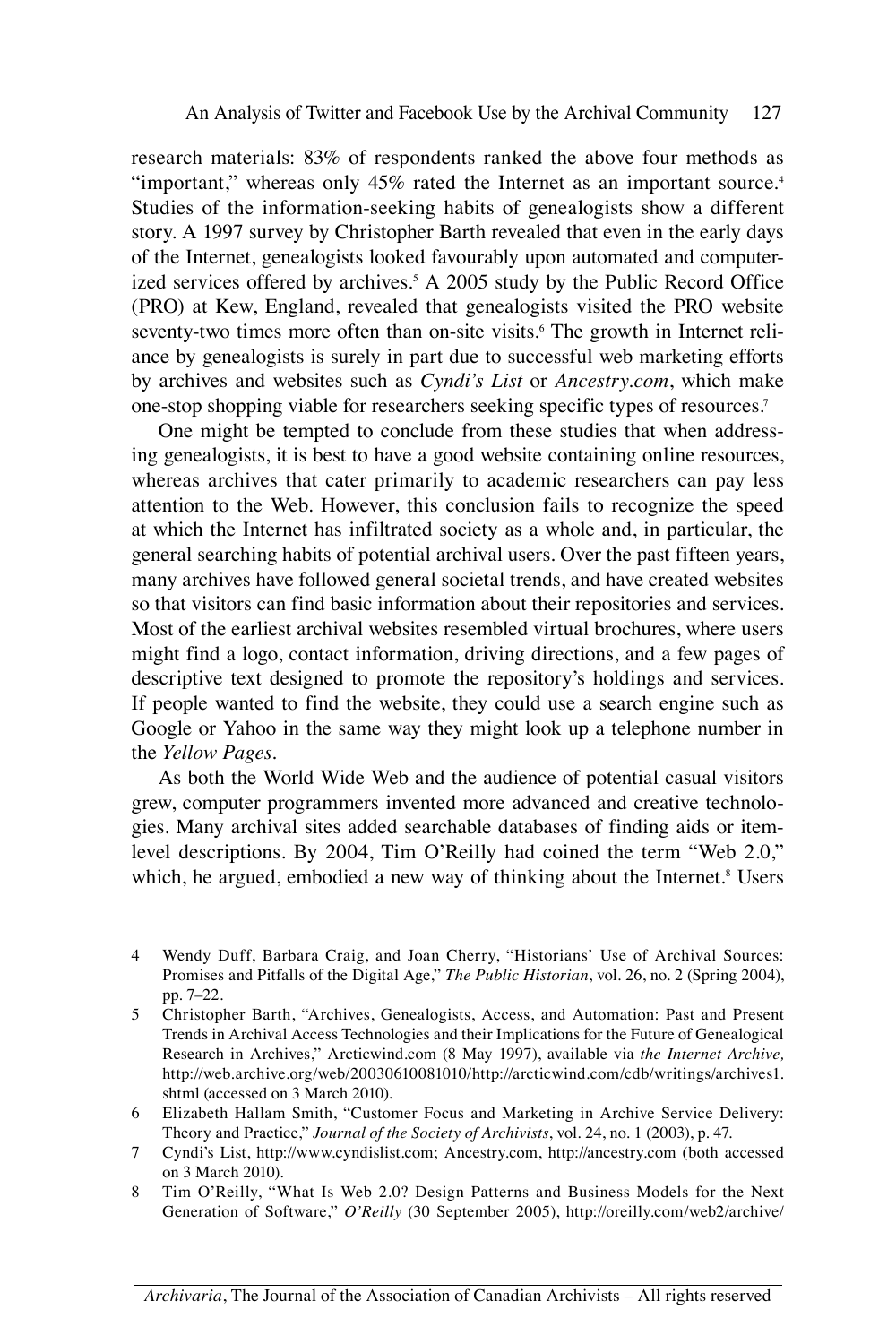#### 128 Archivaria 70

increasingly decreed that it was no longer enough to offer a static web page; they now expected to be able to participate in an online experience. This might mean that a website could let the user add tags to virtual copies of artifacts or encourage visitors to express their opinions about an interactive exhibit; many archives created sites capable of this level of interaction. But for others, it was simply not an option; building advanced websites with dynamic content is expensive and in many cases requires the full-time help of several dedicated, highly specialized employees, not to mention the time and resources required to digitize records for use as Web content.

Some American studies put forth different conclusions as to why archives had not, or had hesitated to introduce more Web 2.0 practices. Results of a 2009 survey conducted by Mary Samouelian revealed that many university archivists were receptive to Web 2.0 technologies as a way to promote their collections and communicate with clients; 71% of archivist respondents complained, however, that *time* was the overwhelming reason why they did not integrate more Web 2.0 features in their outreach program.<sup>9</sup> The same study found that a second leading factor for the lack of Web 2.0 technologies in archives was that many archivists believed that giving researchers the ability to re-order and re-describe a collection undermined the role of the archivist, referring to the relatively new ability of some Web 2.0 websites that allow visitors to participate in virtual "curation" by adding tags or creating virtual collections of artifacts.<sup>10</sup> A study by Elizabeth Yakel offered another explanation: resistant archivists, who were less experimental and slow to adopt new services, were to blame for the lack of a push toward more novel outreach.<sup>11</sup>

#### **"Social Media" or "Social Networking"**

Web 2.0 is not limited to expensive or technologically advanced services; neither does it have to involve tagging. An archives need not adopt all Web 2.0 services to offer an effective, web-based outreach program. There are many tools under the Web 2.0 umbrella that can help to serve the mandate of an archives without requiring heavy investments of time or money. These tools fall under the blanket terms of "social media" or "social networking," which refer to an increasing number of online services, almost all free. These tools range from instant messaging services to social networking websites.

what-is-web-20.html (accessed on 3 March 2010).

<sup>9</sup> Mary Samouelian, "Embracing Web 2.0: Archives and the Newest Generation of Web Applications," *The American Archivist*, vol. 72, no. 1 (Spring/Summer 2009), p. 64.

<sup>10</sup> Forty-three percent of respondents did not want to relinquish the ability to re-order or redescribe collections to researchers. Ibid., p. 64.

<sup>11</sup> Elizabeth Yakel, "Inviting the User into the Virtual Archives," *OCLC Systems and Services; International Digital Library Perspectives,* vol. 22, no. 3 (2007), pp. 159–63.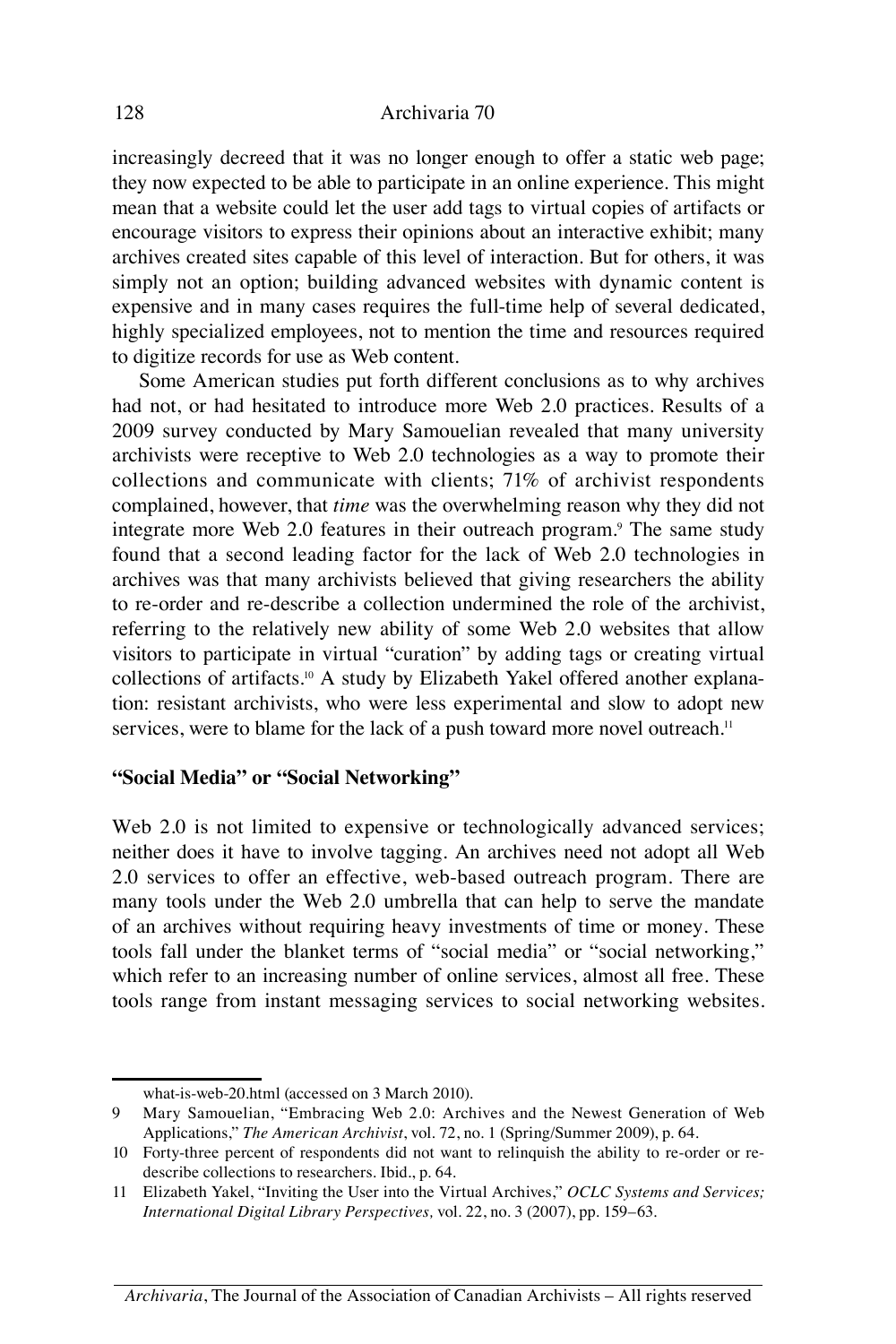Some allow users to post photographs or video, some are purely text-based, and some mix many media formats. What they all have in common, when used effectively, is their ability to reach a self-selected, interested audience, without requiring expensive overhead or extensive experience.

By understanding what services are available and how they can help an institution's outreach goals, archivists and archives can choose a combination of tools that is right for promoting their institutions. Social media and social networking services are, by their nature, trendy. The successful tools often experience a meteoric rise in popularity, remain in use for a few years, and then disappear when something newer and better comes along.12 Undoubtedly, by the time readers find this article, there will be a new trendy tool on the rise and those highlighted in this paper will have either evolved or disappeared. Their impermanence, however, does not detract from their value as outreach tools for the present. Having an understanding of what tools are available and how they can be used is a valuable asset for any self-promoter.

The first thing to understand about social media is that not all tools perform all jobs equally well. Some tools are completely incapable of performing certain tasks, either by oversight or by design. In many cases, the most effective promotion requires using multiple forms of social media in concert. Some of the more useful services for archives are those that allow information to be broadcast.13 Much like traditional newsletters, the social networking sites Facebook and Twitter provide this opportunity. Both are free and allow users to post messages that are delivered to whomever has subscribed. Posting to a Facebook page or a Twitter account that has a reasonably large audience can be effective ways of drawing attention to upcoming events, a new blog post, interesting items in a collection, or a newspaper article promoting the institution itself.

Unlike other online communication tools such as wikis or blogs, Facebook and Twitter host two distinct communities of Internet users. Whereas anyone can stumble across and read a post or comment on a blog or wiki, Twitter and Facebook users have consciously decided to join and maintain profiles on these services. One cannot connect with a Facebook user unless one has a Facebook account, just as one cannot telephone someone who does not have

13 Broadcasting itself is not a Web 2.0 concept, as it does not directly involve interaction between the broadcaster and the website user. However, the tools discussed in detail in this paper are Web 2.0 applications with which it is still possible to perform some activities that may traditionally fall under a Web 1.0 definition. This distinction between Web 1.0 and 2.0 should not be misconstrued as meaning "outdated" and "relevant" respectively; rather the terms describe different types of online experiences based on the level of interaction the website or service offers a user.

<sup>12</sup> The popular instant messaging tool *ICQ* is a good example of this ebb and flow in popularity. It became popular in the 1990s as one of the first instant messaging systems to gain widespread use, but is now all but a memory; http://icq.com (accessed on 3 March 2010).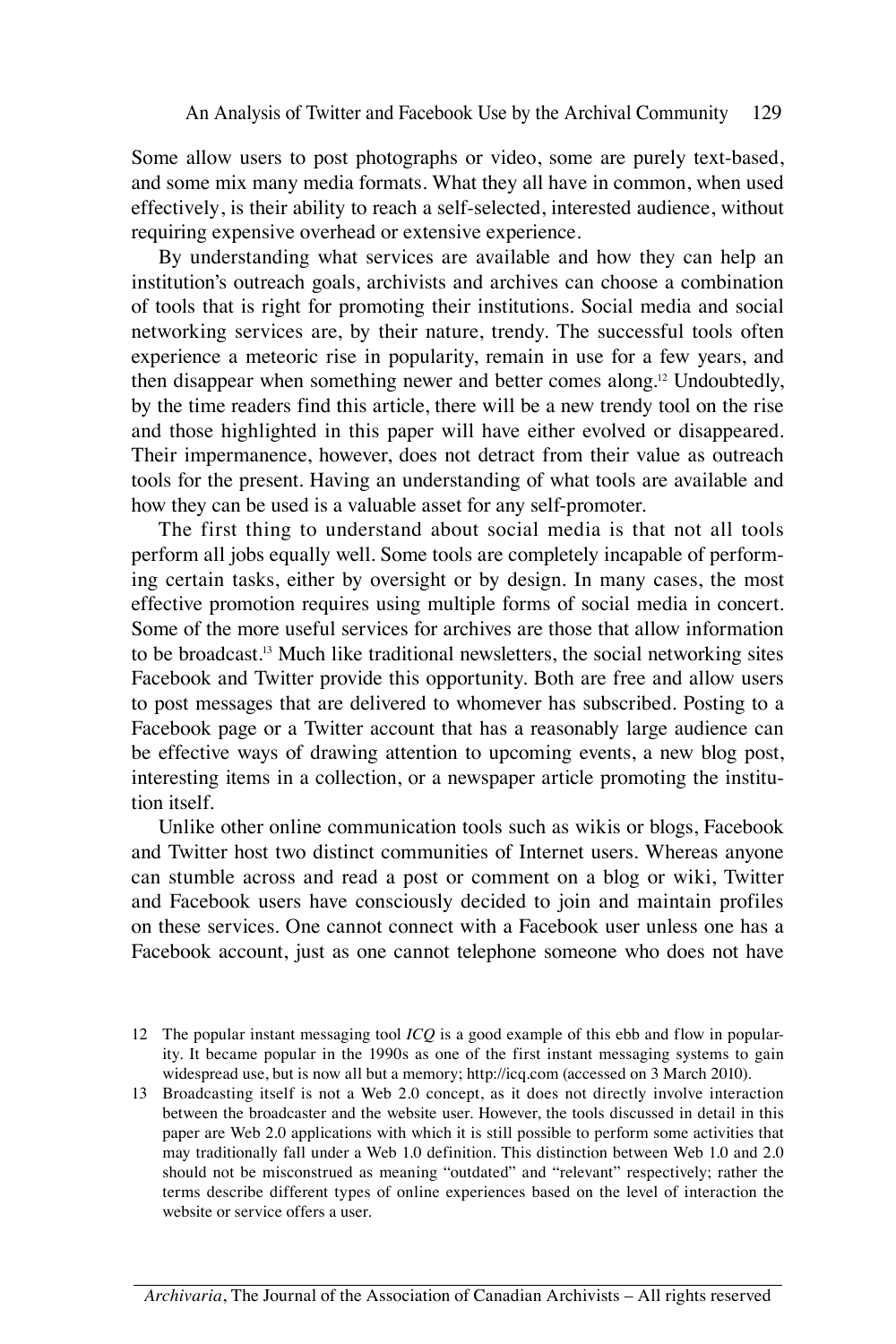a telephone. The same is true for Twitter. This paper will focus on Facebook and Twitter communities in order to provide insight into their recent use as outreach tools by archivists and archives.14

#### **Facebook**

The social networking site Facebook started in 2004 and as of Spring 2010 had over 350 million users, almost half of whom logged on to the site each day.15 Facebook has a reputation for being a tool used primarily by youth, and statistics from marketing sources support that claim.<sup>16</sup> However, according to the company, membership growth is strong among those 35 years or older; this demographic may have represented more than 30% of registered users by early 2010.<sup>17</sup>

When people sign up for a free Facebook account, they are invited to maintain a profile about themselves, as well as connect with others by adding *friends* who must reciprocate the friendship request before further exchanges can occur. In most cases, users who are not *friends* will not be able to access most of the information on an individual's profile page. This feature makes Facebook reasonably private or closed compared to other social networking sites. Readers should not mistake this "privacy" for the service's ability and willingness to protect personal information, which continues to come under question by privacy commissioners around the world.18

Once a profile has been established, users can then upload photos and videos, send messages to friends, and post short messages, which only other Facebook users can read. One of the most useful features is the information aggregation system that Facebook provides, known as a user's *News Feed*.

- 14 Both Facebook and Twitter are dynamic, evolving services that have and will continue to evolve since the study was conducted. The descriptions of Facebook and Twitter should not be considered an up-to-date manual; rather, they provide enough background information to understand the services as they existed when this study was conducted.
- 15 "Facebook Statistics," http://www.facebook.com/press/info.php?statistics (accessed on 23 January 2010); "16 million Canadians on Facebook," *The Globe and Mail* (2 June 2010), (accessed on 19 June 2010).
- 16 Justin Smith, "December Data on Facebook's US Growth by Age and Gender: Beyond 100 Million," *Inside Facebook* (4 January 2010)*,* http://www.insidefacebook.com/2010/01/04/ december-data-on-facebook's-us-growth-by-age-and-gender-beyond-100-million/ (accessed on 6 June 2010).
- 17 "Facebook Statistics," http://www.facebook.com/press/info.php?statistics (accessed on 2 September 2009); Smith.
- 18 Office of the Privacy Commissioner of Canada, "Facebook Needs to Improve Privacy Practices, Investigation Finds" (19 July 2009), http://www.priv.gc.ca/media/nr-c/2009/nrc\_090716\_e.cfm (accessed on 23 March 2010); Gillian Shaw, "Facebook, Privacy Advocates Square Off Over What's Public and What's Protected," *The National Post* (5 May 2010), http://www.nationalpost.com/related/topics/Facebook+privacy+advocates+square+over+wh at+public+what+protected/2989814/story.html (accessed on 19 June 2010).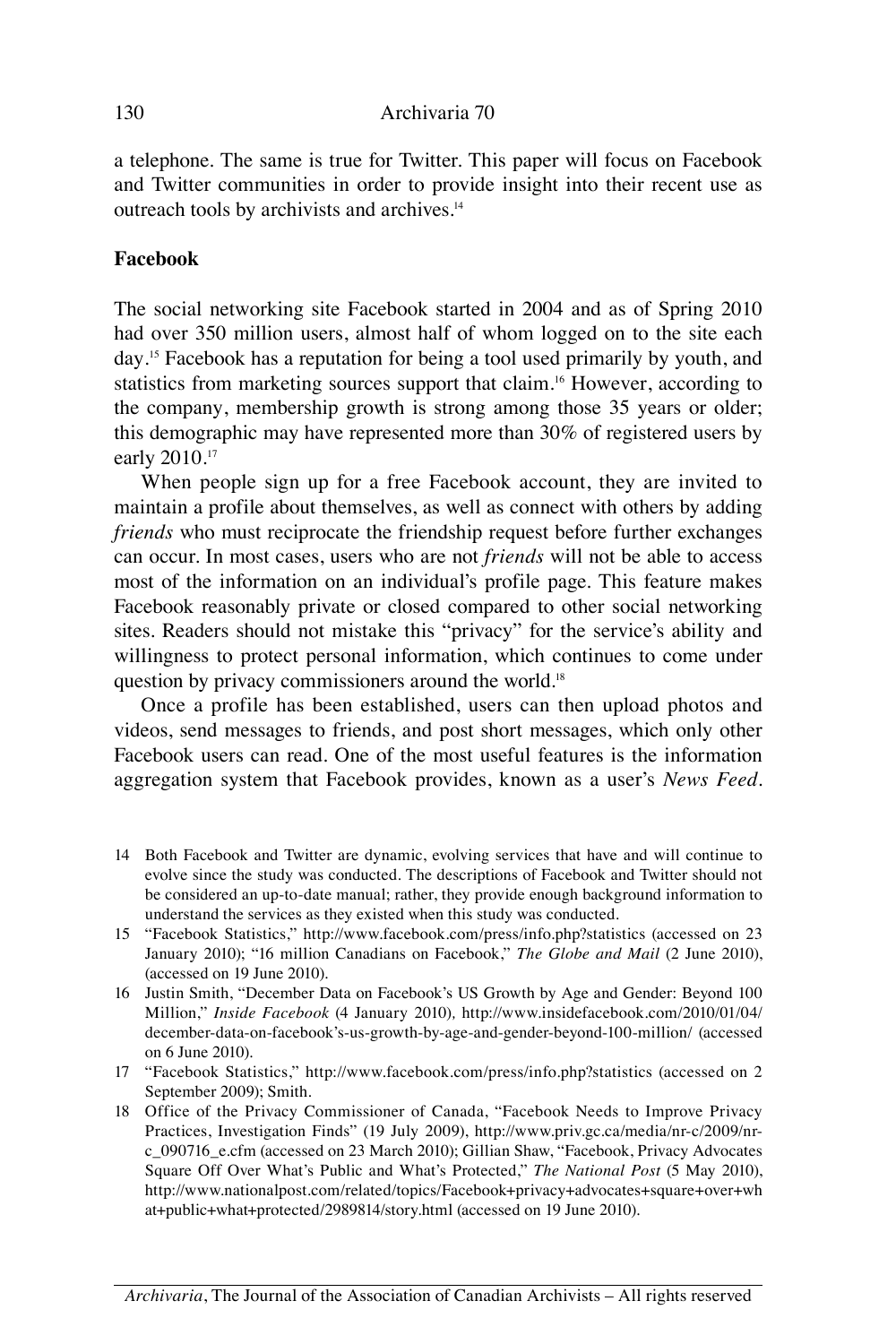Depending on filtering settings defined by the user, each person's news feed shows a personalized, aggregated display of recently updated information from all of his or her friends, as well as messages written directly to the user by friends. Newest changes appear nearest to the top, allowing a user to monitor activity at a glance, rather than having to check each friend's page for updates.

If an organization wants to create messages that will appear in someone's news feed, it must create a Facebook *page*, which is much like a user profile, but with a few extra benefits that help in self-promotion. The most important distinction between a personal user account and a page is that pages are publicly accessible and can be viewed by anyone with a Facebook account, not just pre-authorized friends. Once an organization has set up a page and completed a profile, it has a Facebook *wall*, much like an online bulletin board. People can become *fans* of a Facebook page so that when an organization posts a message on its wall, the message will be sent to the news feed of all of the page's fans. Fans can also post to an organization's wall, which invites dialogue and a means for online community building. The audience for a message posted on a Facebook page is generally equal to the number of fans. If an archives has 100 fans, a post on its wall would conceivably reach 100 people, assuming they are all active Facebook users.19 Archives can use Facebook to post photographs, video, announce upcoming events or engage in dialogue with fans by posting comments.

#### **Twitter**

Frequently referred to as a *micro-blogging* service, Twitter is a hybrid between earlier instant messaging programs and blogs, allowing users to broadcast messages known as *tweets* of up to 140 characters in length. The service first appeared in 2006 and by Spring 2010 had over 100 million accounts.20 Users can *follow* others' tweets in an aggregated feed, not unlike a Facebook news feed. The major differences between Facebook and Twitter are that tweets are limited to 140 characters, and most Twitter accounts are completely open and

- 19 Measuring audience is not quite this simple. Some users may block certain updates in their news feed by adjusting their user settings. Conversely, a particularly engaged community of friends might increase the audience of a Facebook page because comments posted by a fan on an organization's wall will also be sent to the news feed of all of his or her friends, thereby alerting more people of the existence of an organiation's page. "Facebook Pages Product Guide March 2009," http://www.facebook.com/advertising/FacebookPagesProductGuide.pdf (accessed on 3 March 2010).
- 20 Jason Kincaid, "Twitter has 105,779,710 Registered Users, Adding 300K A Day," *TechCrunch* (14 April 2010)*,* http://www.techcrunch.com/2010/04/14/twitter-has-105779710 registered-users-adding-300k-a-day/ (accessed on 6 June 2010). Reporting on official statistics released by Twitter, see also, co-founder Biz Stone at "Chirp: The Official Twitter Developer Conference," San Francisco, 14 April 2010.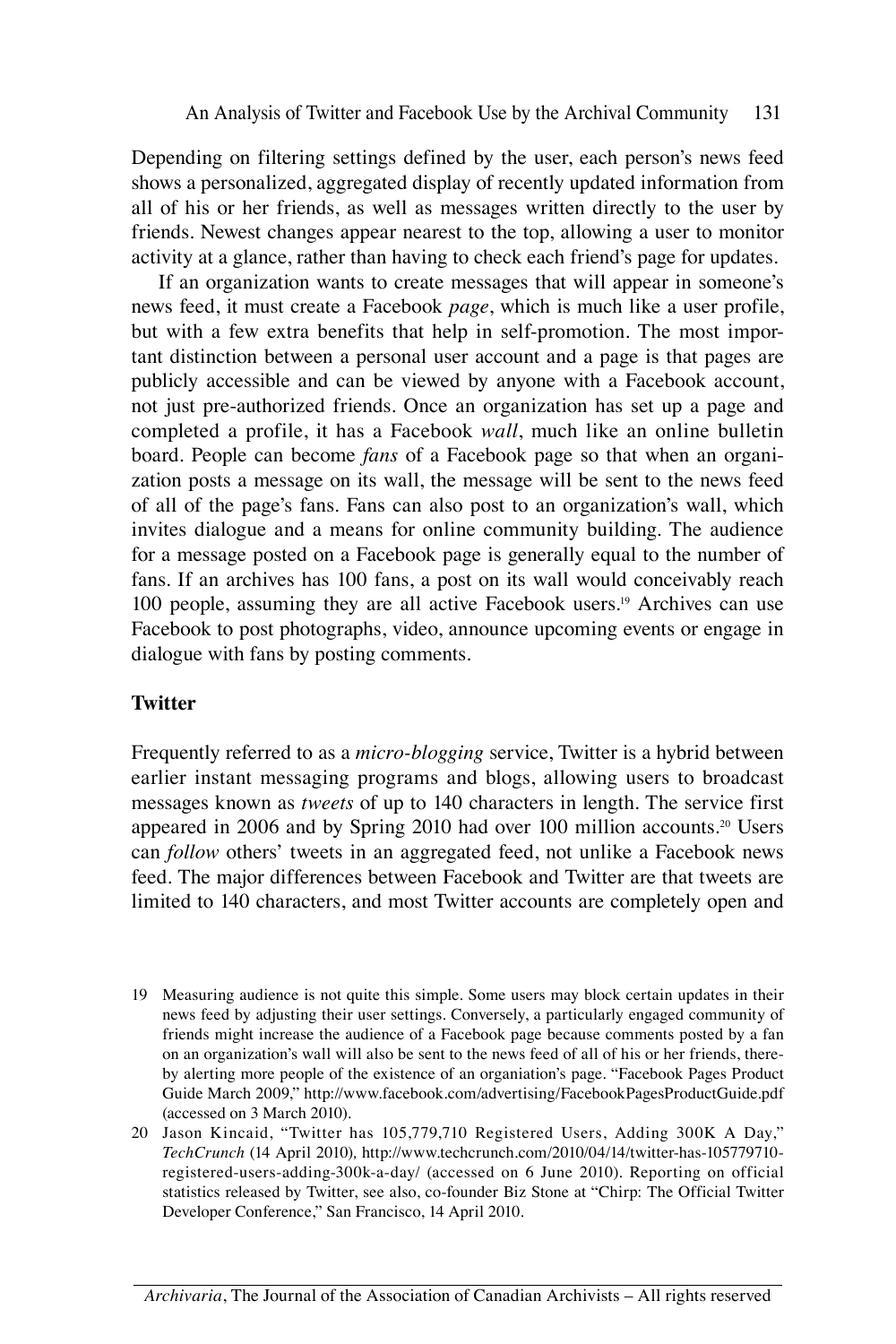#### 132 Archivaria 70

visible to any Internet user who does not have to sign up as a member.<sup>21</sup> Tweets are searchable within the Twitter site and are indexed by Google, whereas Facebook content is usually not visible in search engine results (though that can change at the whim of the major search engine companies). Google now displays Twitter content prominently in search engine rankings, especially content created by users with large numbers of followers. This added exposure can have a considerable impact on how many people a message can reach. Unlike Facebook, Twitter does not have separate types of accounts for individuals and organizations.

Recent Twitter demographic statistics suggest that the largest group of users is in the 35–54 year-old range, followed closely by 18–24 and 25–34 year-olds.22 Use among teens tends to be lower, possibly because tweets are openly available, allowing parents, authority figures, and anyone else to know what the teen is doing, whereas sending text messages on a cell phone or posting on a Facebook page is much more private.<sup>23</sup> Others have suggested that the main reason for a lack of teen interest in the service is that teens are too busy using other social media tools such as Facebook and cannot be bothered to maintain two online profiles.<sup>24</sup> What this means is that different people prefer different social media platforms, and an archival organization should consider its target audience's preferences before it decides which tools to incorporate into its outreach program. Though much of what people tweet is inconsequential, some common uses include recommending blog posts to followers, promoting one's own work, and chatting with others.<sup>25</sup> An archives can use Twitter to advertise events and services, highlight aspects of its collection, notify users of important website updates, or engage in conversations with potential users.

- 21 Twitter users have the option of making their tweets private or visible only to their followers; private accounts are used for personal communication, rather than broadcasting. For unprotected (open) accounts, anyone, including non-Twitter users, can read the tweets by visiting http://twitter.com/xyz where "xyz" is the username of the Twitter user in question.
- 22 Andrew Lipsman, "What Ashton vs. CNN Foretold About the Changing Demographics of Twitter," *comScore Voices* (2 September 2009), http://blog.comscore.com/2009/09/ changing\_demographics\_of\_twitter.html (accessed on 3 March 2010). Study data via "comScore Media Metrix."
- 23 Jeff Bertolucci, "Why Do Teens Shun Twitter?" *PC World Magazine* (26 August 2009), http://www.pcworld.com/article/170875/why\_do\_teens\_shun\_twitter.html (accessed on 3 March 2010).
- 24 Geoff Cook, "Why Don't Teens Tweet? We Asked Over 10,000 of Them," *TechCrunch* (30 August 2009), http://www.techcrunch.com/2009/08/30/why-dont-teens-tweet-we-askedover-10000-of-them/ (accessed on 2 September 2009)*.*
- 25 According to a 2009 sampling of tweets by marketing analytics firm Pear Analytics, 38% of messages are "conversational" and 41% are "pointless babble." Pear Analytics, "Twitter Study – August 2009," http://www.pearanalytics.com/wp-content/uploads/2009/08/Twitter-Study-August-2009.pdf (accessed on 3 March 2010).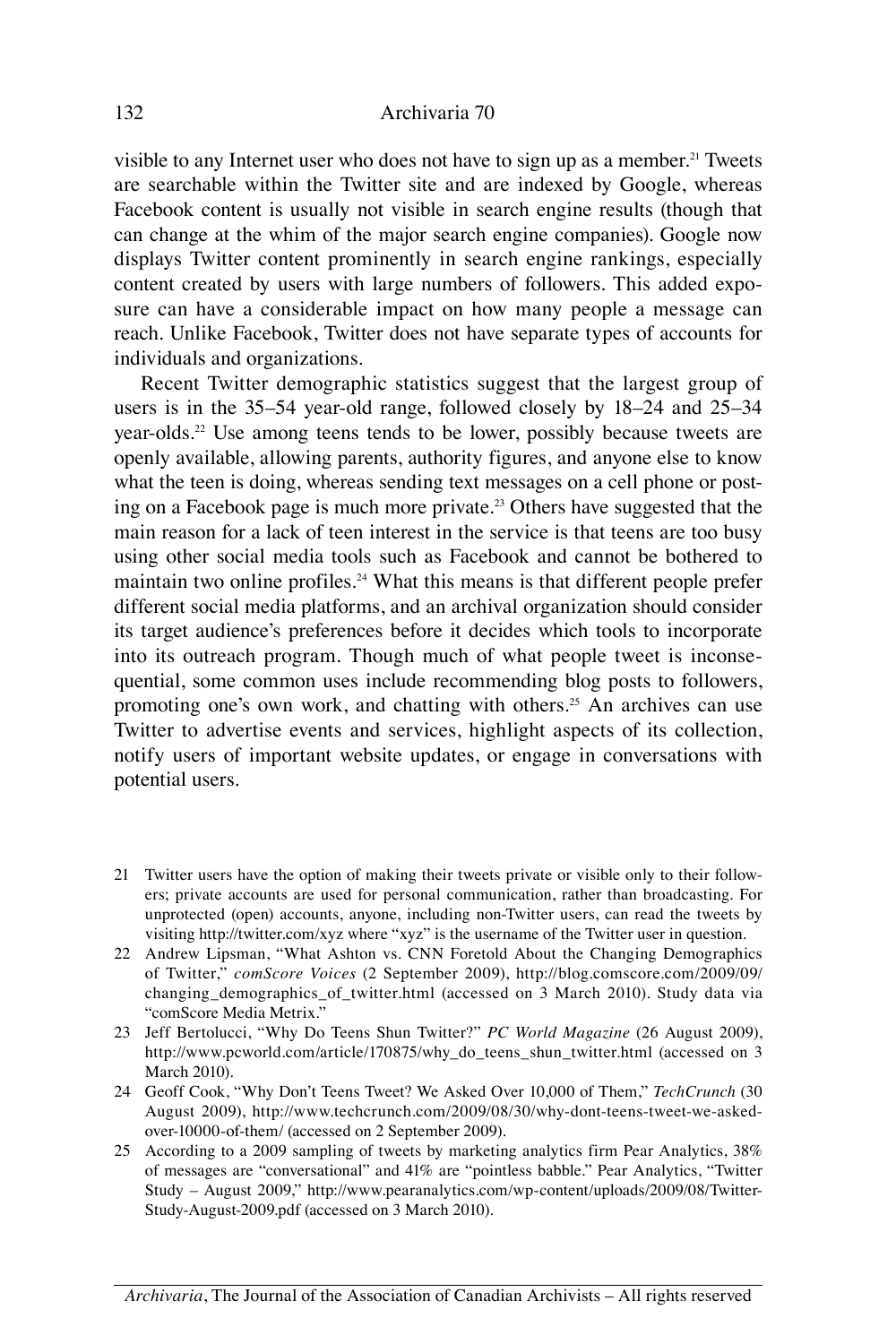Twitter has a significant advantage over Facebook for disseminating information: *re-tweets*. When a follower re-posts someone else's tweet (and attributing the author), the message is called a re-tweet, and it usually occurs when someone finds a post particularly useful or interesting. When someone re-tweets a post, all of the people on that person's list (i.e., all of their followers) will also see the message. Compared with Facebook, where one hundred fans means an audience of approximately one hundred, re-tweets can draw many more people to a message. For example, if a user has 100 Twitter followers and posts a message that gets re-tweeted by someone with 300 followers the message will likely reach close to 400 people (although some people may be duplicates appearing on both lists). If that message then gets re-tweeted by others, the audience increases exponentially. Coupled with the chance for Google users to find a tweet, the audience is potentially much larger with Twitter than with Facebook. Table 1 presents a comparison of some key statistics about Twitter and Facebook.

|                                            | Facebook                                                                                             | <b>Twitter</b>                                                                                                  |
|--------------------------------------------|------------------------------------------------------------------------------------------------------|-----------------------------------------------------------------------------------------------------------------|
| <b>Cost</b>                                | Free                                                                                                 | Free                                                                                                            |
| <b>Users</b>                               | $350$ million $+^{26}$                                                                               | $100$ million $+^{27}$                                                                                          |
| Largest<br>Demographic                     | Under 30 years old <sup>28</sup>                                                                     | $35-54$ years old <sup>29</sup>                                                                                 |
| <b>Maximum</b><br><b>Message</b><br>Length | 1,000 characters                                                                                     | 140 characters                                                                                                  |
| Level of<br><b>Openness</b>                | Personal pages – open to<br>friends<br>Organizational pages –<br>open to all other Facebook<br>users | Protected accounts – open<br>to followers<br>Unprotected accounts -<br>open to all Internet users <sup>30</sup> |

#### **Table 1: Facebook and Twitter Quick Facts**

26 "Facebook Statistics," http://www.facebook.com/press/info.php?statistics (accessed on 2 September 2009).

- 28 "Facebook Statistics," http://www.facebook.com/press/info.php?statistics (accessed on 2 September 2009). Smith, "December Data on Facebook's US Growth by Age and Gender: Beyond 100 Million."
- 29 Lipsman.
- 30 Users have the option of protecting their tweets by keeping them hidden from strangers, but by default an account is open to all Internet users.

<sup>27</sup> Kincaid.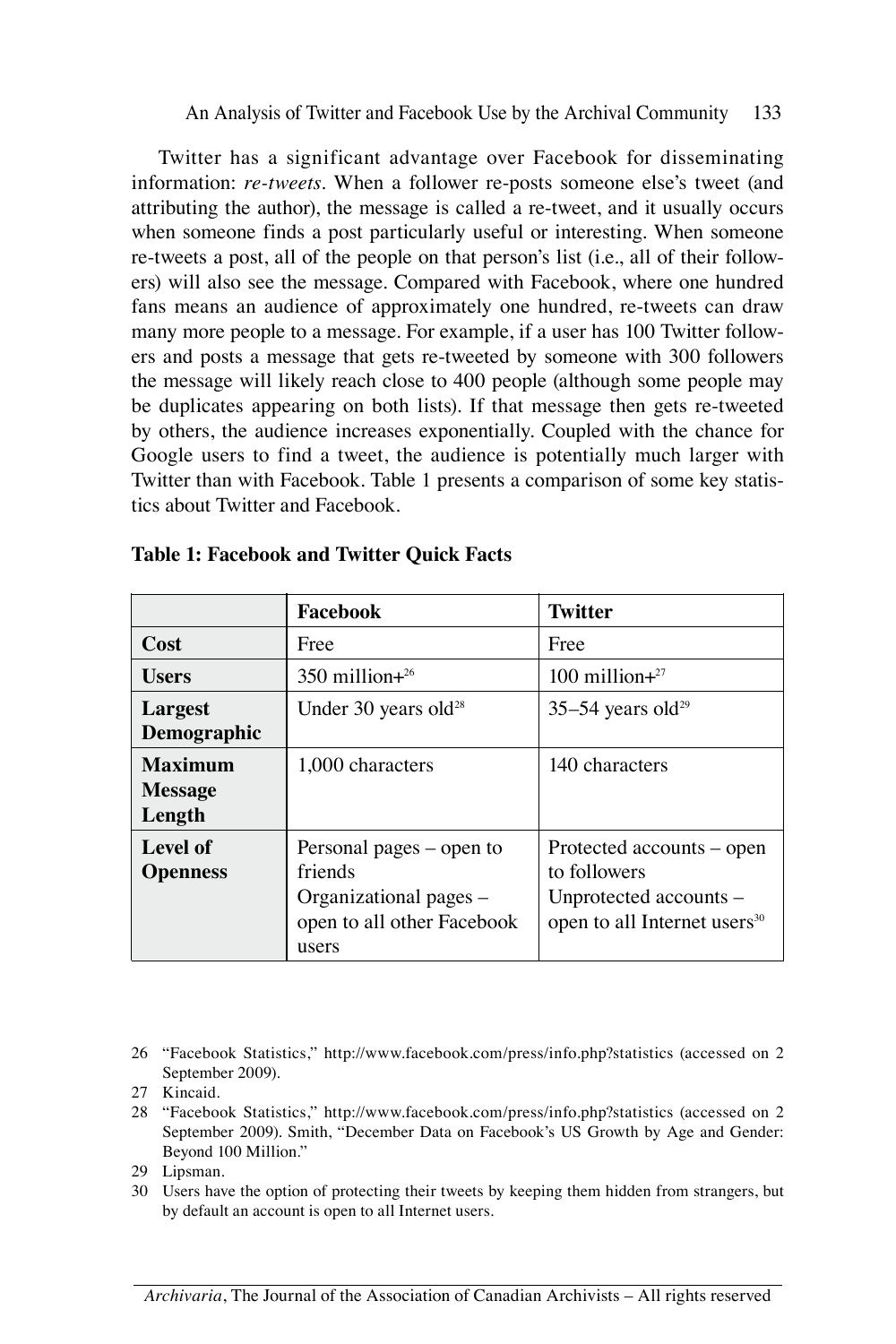# **Study Methodology**

Several books and websites explain how to effectively use social media to promote a business; consequently, this paper will not seek to duplicate that information.31 Instead, it will measure how archival organizations and archivists are currently using Facebook and Twitter so that archives currently using or considering using these services can understand how others in the field have applied them as outreach. The major question to answer is: What to measure? Since most posts to social media services are text-based, it might be tempting to try to infer meaning from posts by applying textual analysis. That is what the Twitter.com website's "trending topics" does: it uses word frequency across all posts to determine what the majority of people are talking about most at any given time. While such analysis can be useful for discerning trends across many posts by a diverse group of users, for a study of archives and archivists the topics most likely to appear are much narrower than what one would find among the general public. This type of analysis also gives greater weight to users who post more frequently. Textual analysis also fails to acknowledge that many Facebook and Twitter users post "outbound links" in order to drive traffic to a blog, website, or photo-sharing site, where more substantial content can be found. A textual analysis of a tweet that consisted of an outbound link to a photo would fail to register that the photo was the intended message for the reader. For these reasons, this study does not use textual analysis. Rather, the study focuses on the outbound links themselves posted by Facebook and Twitter users. If an archives posts the headline "Come to our event next Thursday" followed by a link on an interactive level, this shows that the archives is asking users to click on the link and read selfpromotional information. If an archivist posts, "silly jokes about ducks" and a link to a joke website, that too shows how a member of the community is using social media – in this case, for an off-topic diversion. By looking at all links posted over a defined period, we can discern a clearer picture of social media use by the archival community. Both Facebook and Twitter allow users to post links, and so it is possible to compare the two services.

# *Identifying Relevant Users*

This study performed quantitative and qualitative analyses of the webpages to which an archives or archivist linked using either Facebook or Twitter. First, the author employed reasonable searching methods to identify Facebook and Twitter users who belonged to the archival community. "Reasonable"

<sup>31</sup> See for example Lon Safko and David K. Brake, *The Social Media Bible: Tactics, Tools & Strategies for Business Success* (Hoboken, 2009).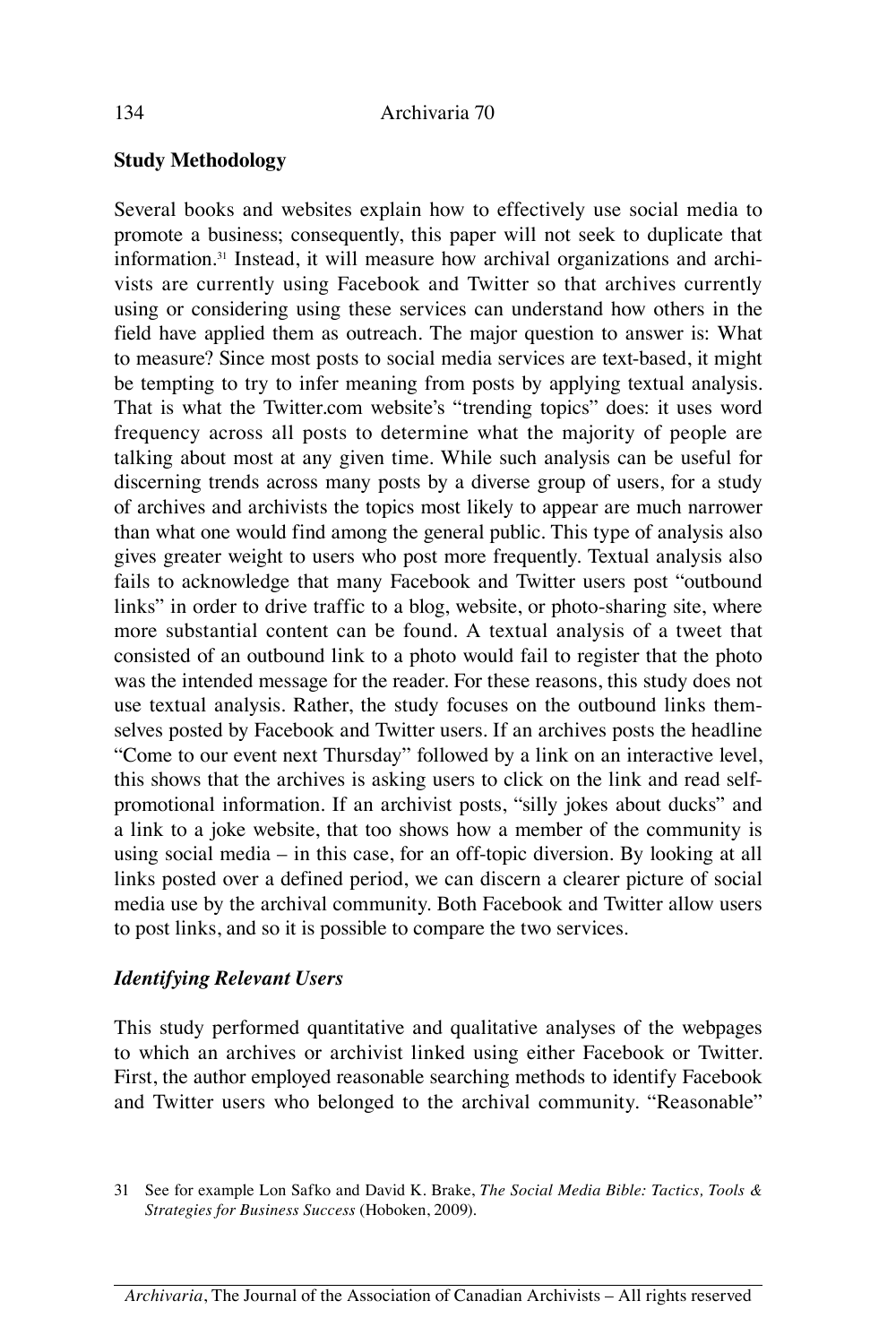means that for both services, profile descriptions were searched for the words "archives," "archive" or "archivist," and a manual check was performed to ensure the user was involved with the archival field; this eliminated several users, including those who were members of musical bands that included the word "archives" and were not relevant to this study. Since this study sought to identify those who associated themselves strongly with the archival community and who used the service to promote their archival interests, it makes sense that those interested in forging this bond would use one of the above keywords in their profile. Nothing was done to selectively identify accounts originating in any one English- or French-speaking nation; rather, the numbers are representative of all accounts that predominantly published in English or French. Accounts that frequently posted links to websites that operated in other languages were omitted for logistical reasons. At the time the data was compiled, Twitter "lists" did not yet exist; these have since made it much easier to identify Twitter users who belong to particular communities.

For Facebook, only organizational pages were studied. Facebook personal pages are private and are not searchable beyond one's list of friends. Even if the author had solicited "friend" status with individual archivists, individual Facebook users have the option to refuse "friend" requests (and many who do not know the author personally would likely have done so). Thus, a study of this group would have produced data for a self-selected population, rather than a significant portion of the total community. For these reasons, individual archivists using Facebook were not included in the study.

Even though the searching methods used to identify relevant users were not perfect – and undoubtedly some archival organizations or archivists were left out of the study – the author believes that those included are a representative sample of the ever-changing group of Facebook and Twitter users from the archival community. This search resulted in 104 archival organizations with Facebook pages, 64 archival organizations using Twitter, and 27 archivists using Twitter. Eight of the organizations maintained both a Facebook page and a Twitter account, but for the study, both accounts were analyzed separately. A list of the 195 archives and archivists included in the study can be found in Appendix 1.

#### *Categorizing Links*

All of the posts made between 20 August and 21 September 2009 were gathered for each of the 195 users. Together, this included 5,422 posts containing 2,926 outbound links. Each link was then manually followed, and the corresponding website was categorized by the relationship of the site to the person or organization who posted the link. (The author takes full responsibility for the categorization used to improve consistency of reporting across all links.) Each site was placed into one of the following five categories (the first three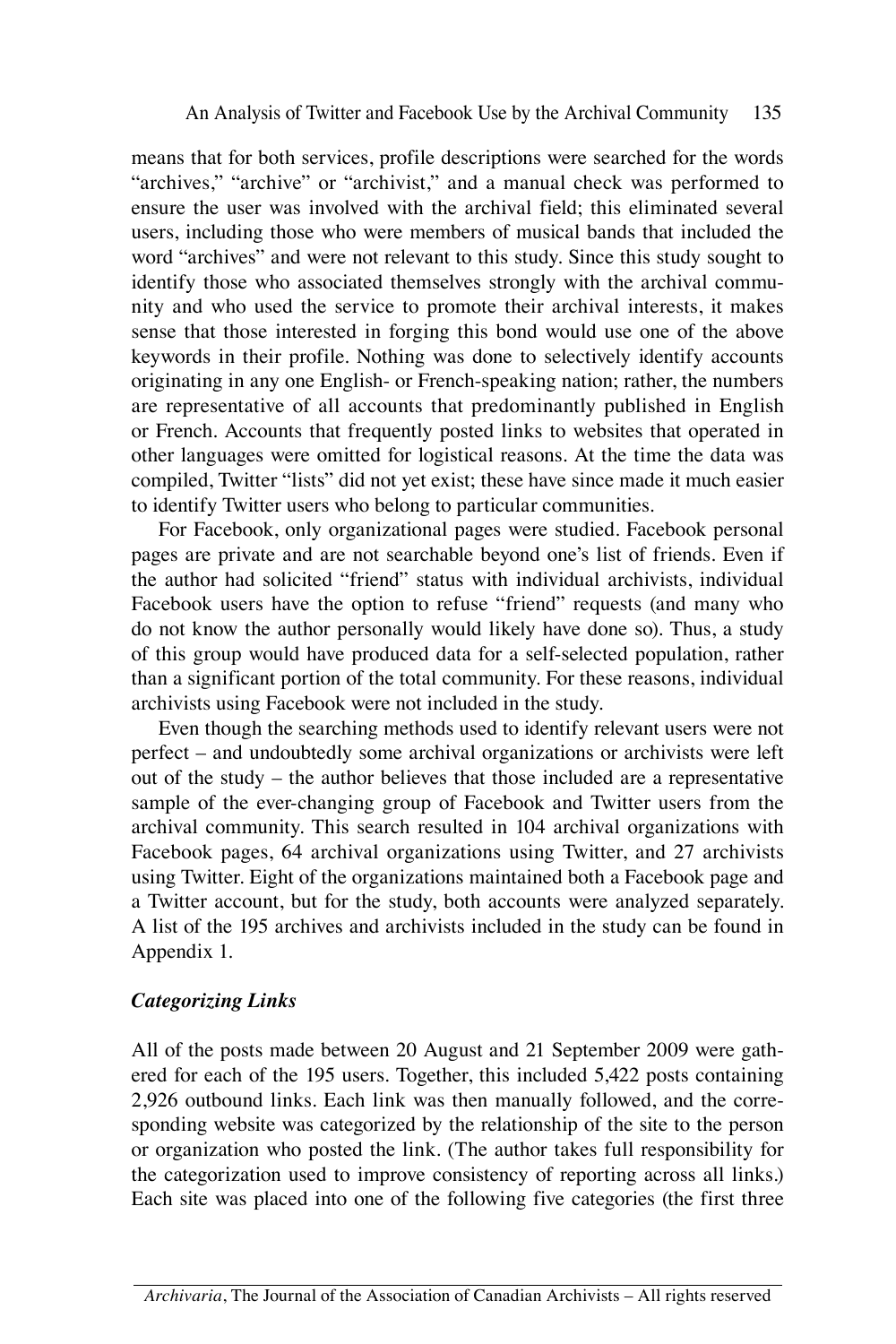representing user-generated content and the last two, content produced by others):

- User's own website
- User's own blog
- User's own Facebook page
- External website
- External blog

In most cases, users indicated the address of their website or blog within their Facebook or Twitter profile, which made categorization easier. Where this information was not present, some research on Google almost always revealed the websites or blogs each user maintained, if any. In this study, a blog was classified as a website that used typical blogging platforms, and that posted periodic entries by a single or small group of defined authors, in reverse chronological order.<sup>32</sup> Newspaper websites were classified as "external websites," though posts often appear in reverse chronological order because they do not embody the same self-publishing principles as a blog.

All links were also placed into one of four categories that describe the apparent motivation of the person or organization posting:

- Non-Archival
- Promotional Outreach
- Interest to Archivists/Other Archives
- Broken Links

For this qualitative categorization, "Non-Archival" was only used in cases where it was clear that the poster did not intend to promote his or her institution, himself or herself as an archivist, or the archival field in any way. Common topics that appeared in this category included photos of friends, jokes, or unrelated partisan messages. "Promotional Outreach" included links to sites that were meant to promote the archival organization itself, the person (in the case of archivists), a closely related organization, or the subject with which a particular organization is most closely associated. The "Interest to Archivists/Other Archives" category was reserved for links to sites that would more likely interest other archivists or archives than potential archival users (e.g., a peer reviewed article about the Smithsonian Institution's use of Flickr, or a blog post about why the *Presidential Records Act* of 1978 means that all the White House's tweets and Facebook messages must be archived by the National Archives and Records Administration).<sup>33</sup> This categorization was

<sup>32</sup> These platforms include blogs hosted by "Blogger" (http://blogger.com) or using "WordPress" (http://wordpress.com).

<sup>33</sup> Martin Kalfatovic et al., "Smithsonian Team Flickr: A Library, Archives, and Museums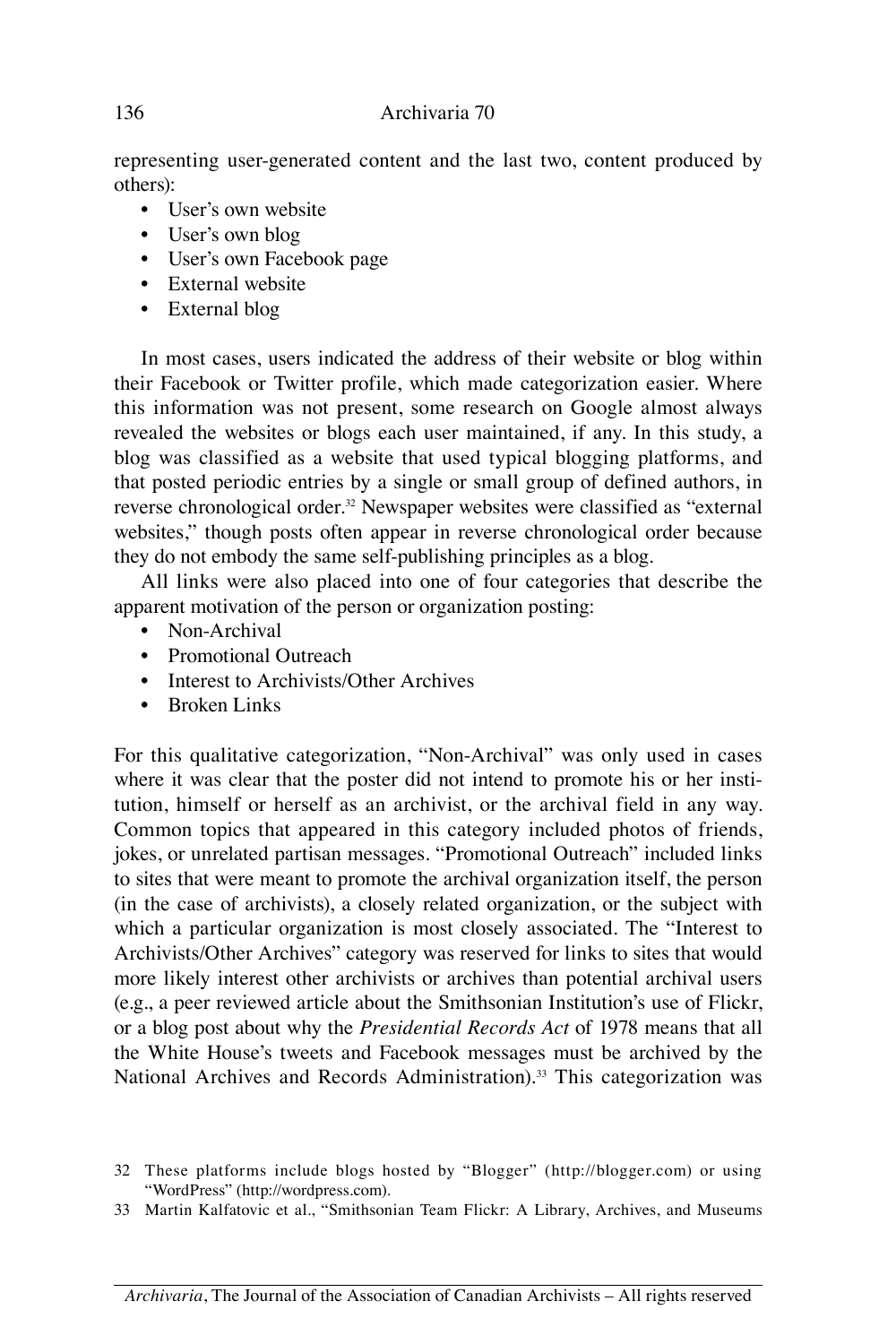meant to help determine if social media was purely an outreach endeavour for archives and archivists, or if it was being used primarily to connect and share with other archivists on a professional level. The "Broken Links" category refers to website addresses that had expired by the time the author had reviewed them. In almost all cases it is safe to assume that these links worked at the time they were posted, but the content had since been removed. Such content might include announcements that had been removed shortly after the event being announced had passed, or stories that had since been posted elsewhere. Contrary to what one might think, it is still possible to categorize the type of site referenced by a broken link (own website, external blog, etc.) because the Uniform Resource Locator (URL), also known as the website address, contains information that indicates to which website the link was meant to point. For example, the link http://myblog.com/post-from-last-month may no longer work, but we can determine who owns the site as well as the site's format by visiting the URL http://myblog.com/. All broken links in this study were categorized by type of site.

Although a small number of links were difficult to categorize, the author made every effort to group them. For example, a link to a site that discussed the future of the printed book was considered of interest to archivists and archives, even though archival researchers may also be interested in the topic. If a university archives posted a link to a rally for the university's football game, it was considered promotional outreach, because it promotes the parent institution of the archives (the university) and may be part of a larger corporate branding endeavour. Likewise, a link to an American folk song on YouTube posted by an archives that specializes in American folk music was deemed to be promotional outreach because the link was meant to generate interest indirectly in its own holdings. These ambiguous cases represented a minority of links; most could very clearly be categorized.

#### **Findings and Analysis**

The results showed that the three groups – archival organizations using Facebook, archival organizations using Twitter, and individual archivists using Twitter – broadcast very differently from one another.

Collaboration in Web 2.0 Space," *Archival Science*, vol. 8, no. 4 (December 2008); Macon Phillips, "Reality Check: The *Presidential Records Act* of 1978 meets web-based social media of 2009," *The White House Blog,* 19 September 2009 (both accessed on 19 June 2010).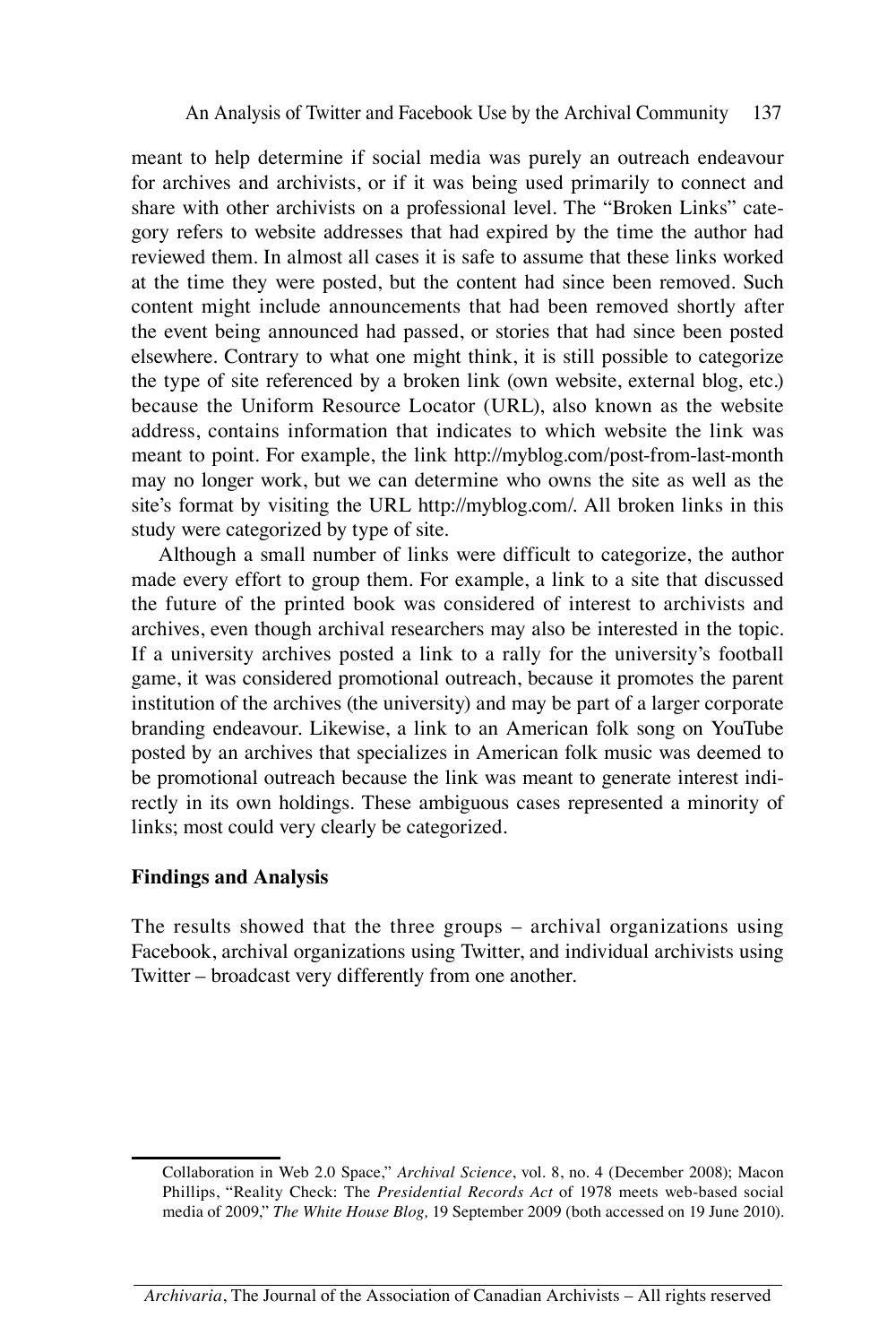## *Geographic Distribution*

Of the 195 accounts followed during this study, 25 were managed by Canadians, 124 by Americans, 18 by people from the United Kingdom, 13 by members of other countries,<sup>34</sup> and 15 accounts were of unknown geographic origin. Given the population of Canada, Canadians have more representatives in this study per capita than the United States or the United Kingdom; relative to the total number of archival institutions in these three countries, however, overall use of these tools is low in Canada. Canadians managed 18% of Facebook accounts in the study, but only 8% of Twitter accounts. The other countries did not seem to favour one service over the other as much as Canada did; however, based on the information supplied, it is important to note that 12% of Twitter accounts could not definitively be located geographically. Therefore, it is possible, but not probable, that Canadians manage a majority of those accounts. The number of accounts followed in this study is also quite small relative to the entire population of Twitter and Facebook users; thus, the above statistics should not be considered representative of populations external to the study group.

### *Audience*

With any outreach project, it is helpful to understand the size of the audience a venture is likely to reach, and how one archival organization's or archivist's efforts compare to others using similar means. For all 195 users – including inactive ones – the mean number of fans or followers (and thus the mean number of people theoretically receiving the content) was 303 per account, with a median of 87.5. However, distribution was not uniform across the three groups: Facebook users had a median of 40 fans, whereas archives using Twitter had 135.5, and archivists using Twitter had 218. This study does not take into consideration how many months it took for each account to reach that number of fans or followers. Five months after the study, in January 2010, the number of fans and followers for the same 195 users had grown by 51.7%. This growth rate was not spread evenly among users. The Facebook group saw its fans grow by 72% in the five months following the study, despite the fact that so many accounts were inactive. Archives using Twitter saw a growth of 37% and archivists a growth of 52% (see Figure 1).

<sup>34</sup> These other countries included Australia, Bangladesh, France, Ireland, Israel, the Netherlands, New Zealand, and South Africa.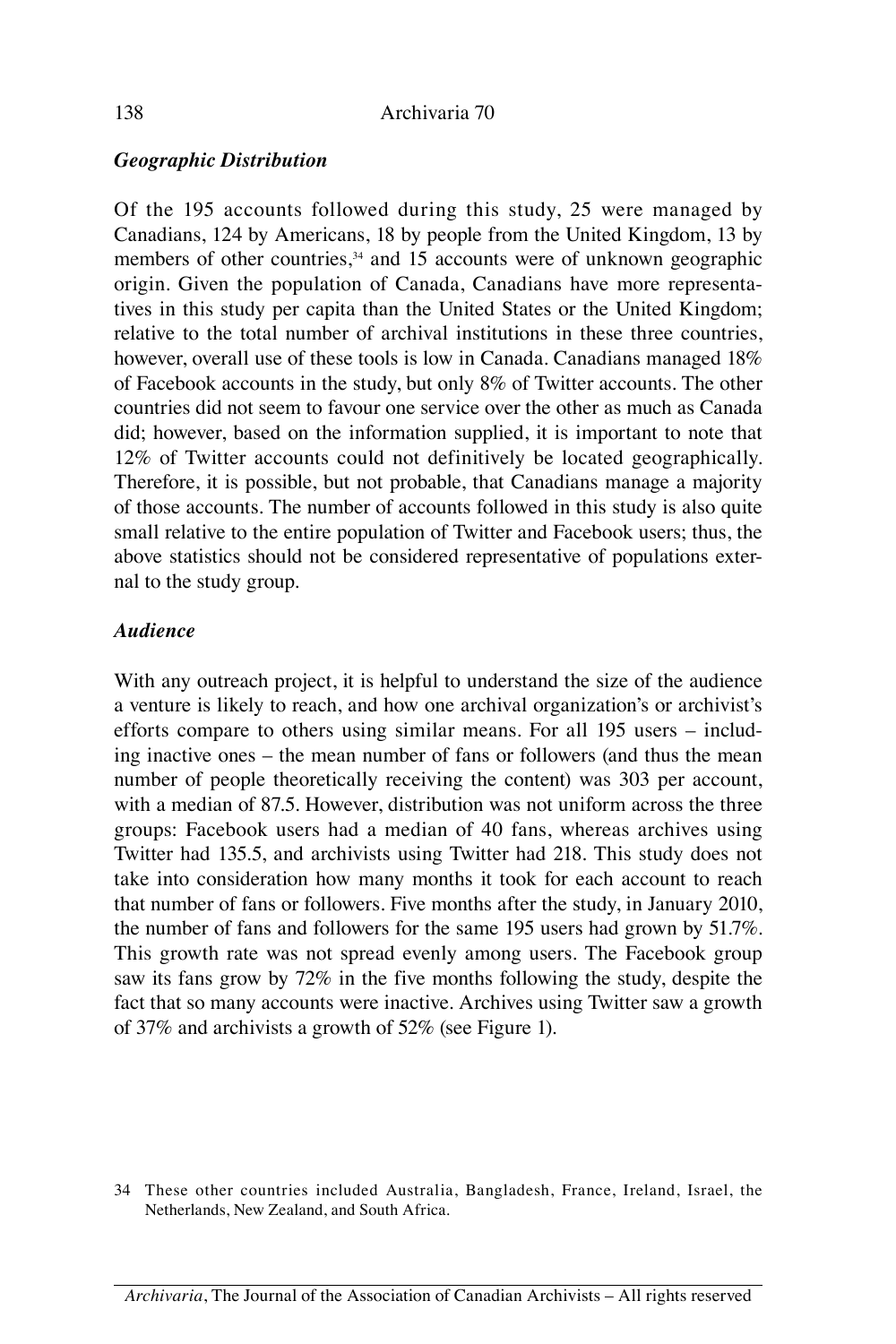

An Analysis of Twitter and Facebook Use by the Archival Community 139

**Figure 1: Median Number of Followers (Twitter) and Fans (Facebook)**

No correlation was found between frequency of posting and growth in number of fans/followers. Among organizational users, factors that seemed to affect the number of fans/followers most were the organization's status as a national institution, and whether the organization was strongly associated with a social cause. For example, the Library of Congress had over 15,000 followers on Twitter in August 2009. The next most popular organization had just over 2,200. Nothing about the Library of Congress's posting patterns, frequency, or content suggests it is a significantly better user of Twitter; therefore, it stands to reason that its reputation has attracted a significant number of followers. On the other hand, despite the frequent posting of archivists using Twitter, none of the users in this category had a follower count in the top ten, and the most frequent poster – an archivist with 380 posts during the period – ranked  $22^{\text{nd}}$ in number of followers. What this data shows is that frequent posting does not necessarily translate to a larger audience.

Several Facebook users who were completely inactive during the study period, or who had set up an account and never posted to their wall, had large followings, possibly because of the nature of their groups. Prominent examples include the Lesbian Herstory Archive (1,200 fans), Archives de Radio-Canada (966 fans), and Library of Congress (700 fans). In terms of audience, these three ranked in the top twenty, but provided no content or interaction for visitors. In these cases, since fans received no useful information, one might hypothesize that the perceived cause behind the institution (lesbian rights;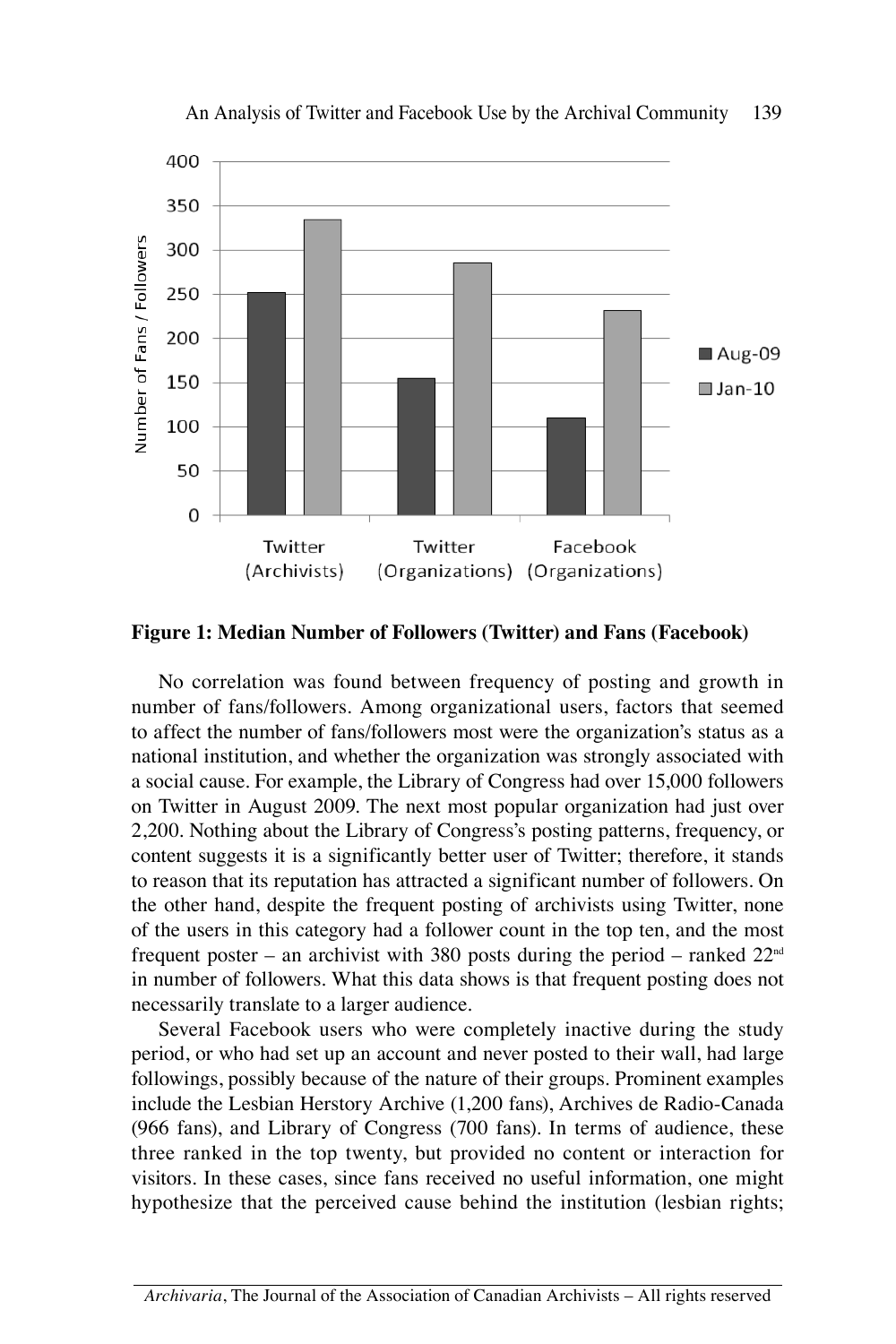French Canadian culture), or the desire to be associated with a well-known institution (Library of Congress) was the motivation for joining.35

Archives strongly associated with video or audio collections, as well as organizations that focused on family history, tended to outperform those that held primarily text-based collections; however, this was certainly not always the case. The most prominent exception is the Nova Scotia Archives, which maintains both a Twitter account and a Facebook page that engages users in a dialogue and highlights interesting items found in the collection. While it is clear that the Nova Scotia Archives puts considerable time and effort into social media outreach – compared to most organizational users – it is a good example of effective use by a traditional archives. As of January 2010, both its Facebook and Twitter accounts ranked in the top twenty in terms of fans or followers among those in this study.

Unfortunately, it is not possible to determine how many people are actually reading each user's messages because there is no way to tell how many fans or followers are active Facebook and Twitter users. This is especially complex with Twitter, as thousands of users have set up accounts that automatically follow other accounts in the hopes that some people will follow them in return. A Twitter account can experience a large growth in followers while not necessarily gaining true readers. Most website administrators maintain statistics of visitors to their site and would be able to determine how many visitors arrived because of a link posted on Facebook or Twitter. However, this information is private, and because the links posted by users go to thousands of different sites, it is not possible to gather this information consistently.

#### *Longevity*

In general, Facebook users were far more likely to abandon their account than Twitter users: 56 of the 104 Facebook pages (53.8%) begun by archives had either been abandoned by the time of the study, had no new posts during the study period, or had been set up and never used. Conversely, 88% of all Twitter accounts were active during the period. These numbers only reflect accounts that were set up and abandoned, not those that were set up and at some point deleted and thus no longer accessible; consequently, nearly half of Facebook pages belonging to archives were sitting outdated, unused, but still accessible to the public.<sup>36</sup> Since this study was solely observational, it is

<sup>35</sup> Certainly, the Library of Congress's reputation would not be the only reason someone would become a fan. Other possibilities include being recommended by a friend, or having visited on a trip to Washington.

<sup>36</sup> The data collection period, 20 August–21 September 2010, fell within a traditionally slow business period for many archives. The author acknowledges that some archivists responsible for maintaining organizational Facebook and Twitter accounts may have been on vaca-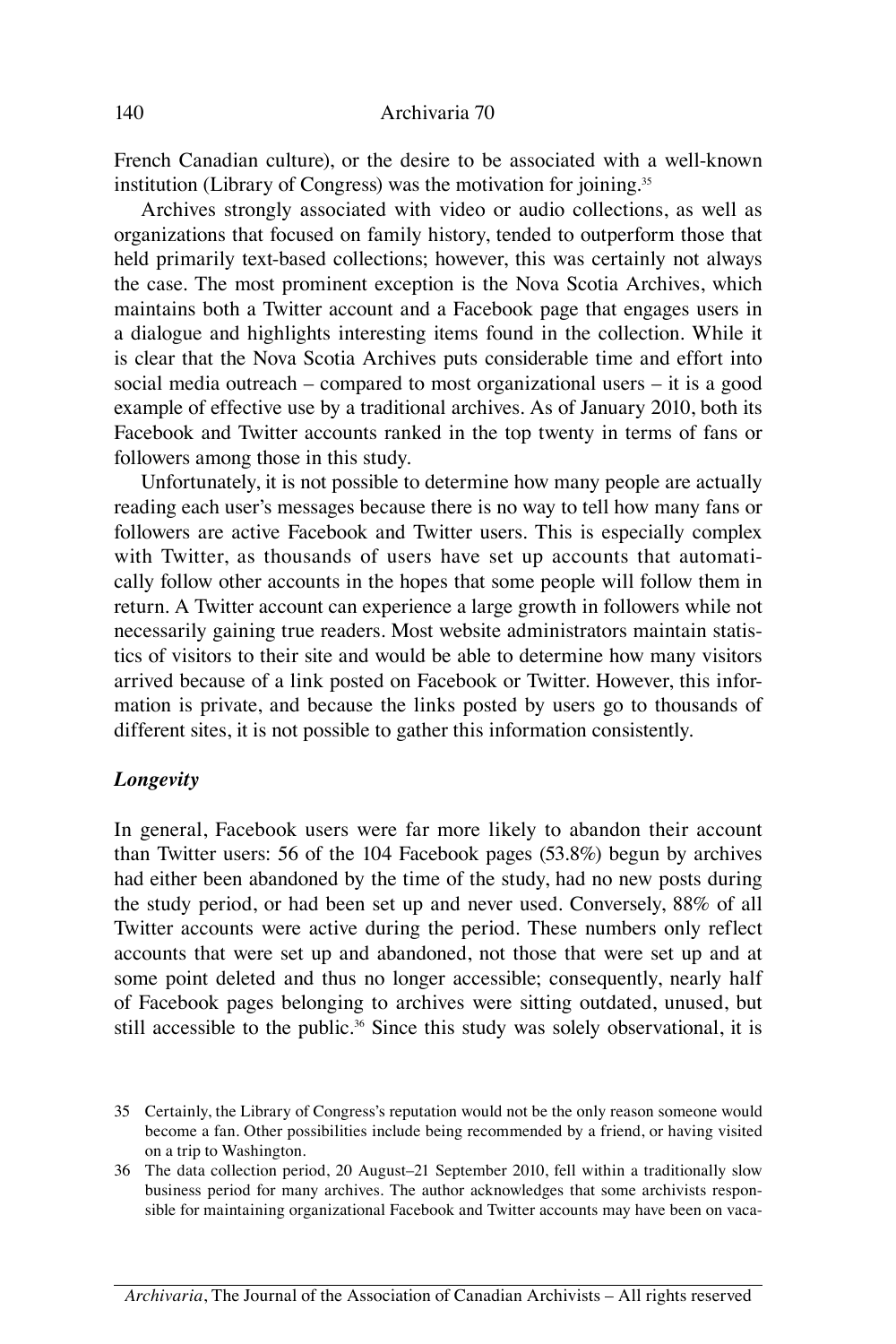not possible to say why Facebook users abandoned that form of social media outreach more than Twitter users who continued their endeavours; however, one reason might be the lack of positive feedback some Facebook users may experience. Owners of Facebook pages have access to statistics about visitors to their page, known as "insights." Unless an account has an active community that routinely posts comments or visits the organization's Facebook page, it can become clear that an outreach endeavour is not reaching the target audience, or that it takes too much time to justify its impact. This may lead an archives to discontinue its Facebook updates. Conversely, Twitter does not directly provide these reader statistics; a user may be hopeful that people are reading what is posted without having concrete evidence to contradict that belief. In addition, Twitter makes dialogue between users easier and more engaging than Facebook, as Twitter conversations are often real-time whereas Facebook conversations occur over several hours or days. Twitter is also much newer than Facebook, and in some cases it may simply be that Twitter users continue to be enamoured with the novelty of the tool, whereas early adopters of Facebook have tired of it and moved on.

#### *Analysis by Type of User*

On average, of active accounts, individual archivists using Twitter posted most frequently  $(p < 0.001)$ ,<sup>37</sup> followed by archival organizations using Twitter, and finally archival organizations using Facebook. Due to wide variations in the posting patterns of individual users, quartile values for the number of posts within the selected time period are presented (see Figure 2, Table 2, and Table 3). These values clearly identify the posting patterns of the middle 50% of users, while incorporating outliers (those who posted a lot and those who did not post at all), without overemphasizing them.

tion, thereby making it seem that archivists are more prolific users compared to organizations than they actually are. However, if this were the case, archives using Facebook appear far more likely to take time away from their social media outreach than those using Twitter. The data collection period should not affect results when comparing archival organizations using Facebook to archival organizations using Twitter.

<sup>37</sup> Statistical comparisons were performed using a Wilcoxon-Mann-Whitney test. A non-parametric test was chosen due to the large ranges in posting patterns of individual users. The results of these tests appear in the text as  $(p \lt x$  or  $p = x$ ) where *x* represents the test result and *p* represents the p-value. A p-value of 0.001 means there is a 99.9 per cent chance that the data from the groups were different.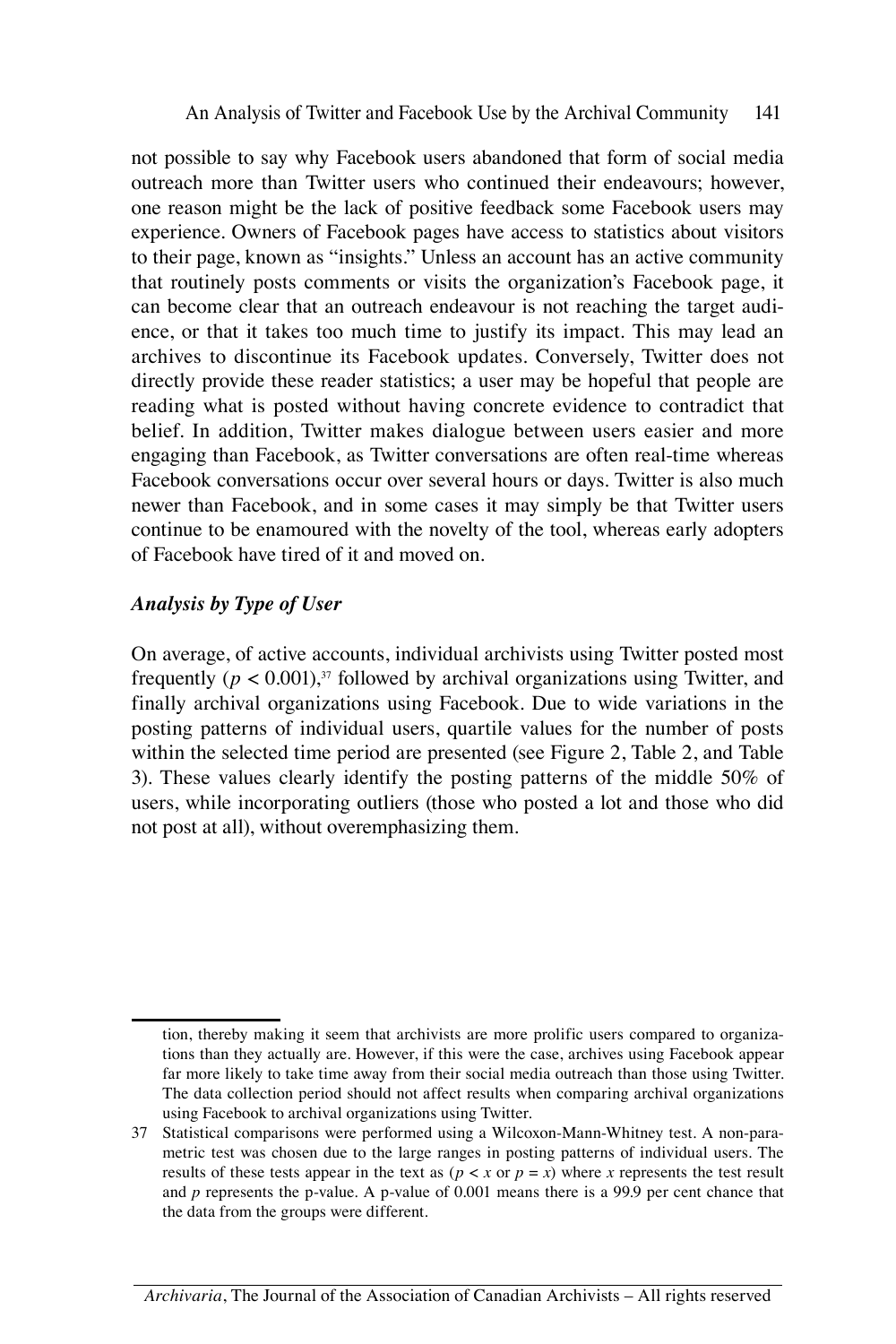

**Figure 2: Total Number of Posts and Links per User (Minimum, Maximum, 1st, 2nd, and 3rd Quartiles)**

**Table 2: Median (1st Quartile, 3rd Quartile) Number of Links Pointing to Each Type of Site**

|                             | <b>Twitter</b><br>(Archivists) | Twitter<br>(Organizations) | Facebook<br>(Organizations) |
|-----------------------------|--------------------------------|----------------------------|-----------------------------|
| <b>Own Website</b>          | 0(0, 2)                        | 4.5(1, 17)                 | 1(0, 2)                     |
| <b>Own Facebook</b><br>Page | n/a                            | 0(0,0)                     | 1(0, 2)                     |
| <b>Own Blog</b>             | 1(0, 2)                        | 0(0, 1.5)                  | 0(0,0)                      |
| <b>External Website</b>     | 34 (12, 52)                    | 3(1, 8)                    | 1(0, 2)                     |
| <b>External Blog</b>        | 8 (1, 13)                      | 0(0, 1)                    | 0(0,0)                      |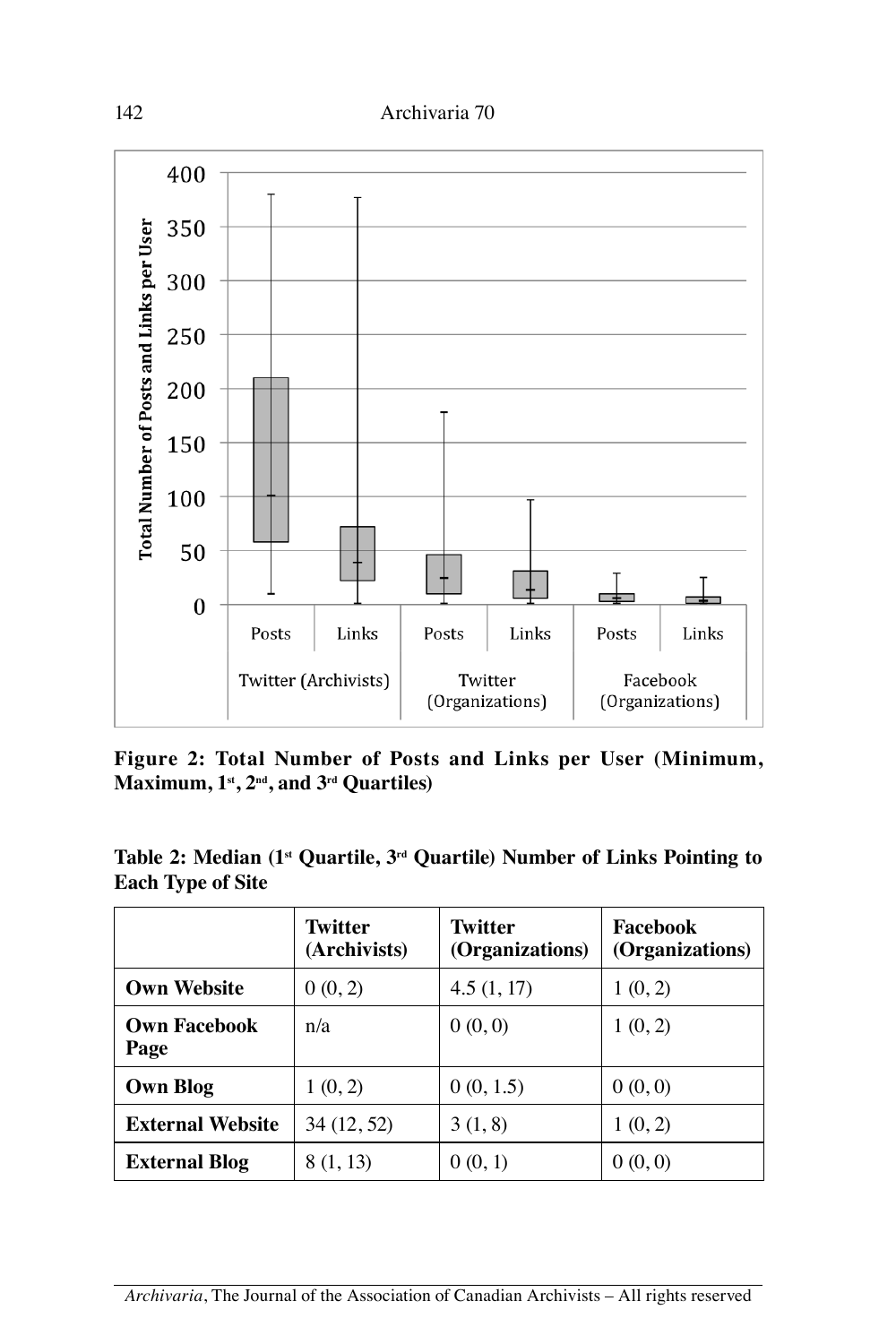|                                                     | <b>Twitter</b><br>(Archivists) | Twitter<br>(Organizations) | Facebook<br>(Organizations) |
|-----------------------------------------------------|--------------------------------|----------------------------|-----------------------------|
| <b>Promotional</b><br>Outreach                      | 1(0, 4)                        | 9(5, 24)                   | 3(1,6)                      |
| Non-Archival                                        | 8(3, 17)                       | 0(0, 1)                    | 0(0,0)                      |
| Interest to<br>Archivists/<br><b>Other Archives</b> | 23(6, 38)                      | 0(0, 2)                    | 0(0,0)                      |
| <b>Broken Links</b>                                 | 6 (3, 11)                      | (0, 2)                     | 0(0,0)                      |

**Table 3: Median (1st Quartile, 3rd Quartile) Number of Links Posted as Categorized by the Motivation for Posting**

# *Archivists Using Twitter*

Based on the collected data, the typical archivist using Twitter posts approximately three to four times per day, and posts just over one link per day. The high proportion of posts without links suggests that archivists are engaging in considerable dialogue with other Twitter users, or are posting short thoughts throughout the day, which may be about any number of topics. The links they posted were heavily weighted toward material written by others (93% of all links posted by archivists using Twitter). Unlike the other groups in the study, a significant number of links (26%) were to blog posts – either their own (16%) or those of others (84%). More than half of the links posted by archivists (58%) led to pages of interest to other archivists or archives. Of the remaining links, 22% were non-archival, 14% were broken, and only 6% were self-promotional. These numbers suggest that a typical archivist using Twitter reads blogs and a variety of sites that discuss archives or archival theory. They are willing to promote content they think is worthwhile, even if they themselves are not the author; they seem more interested in promoting quality content than promoting themselves directly. How actively an archivist used Twitter varied significantly, ranging from a few posts per day to twelve – much more than a typical archives is likely able to devote to an outreach activity. Based on this data, individual archivists are using Twitter to engage in conversations about archives, rather than as an outreach tool to directly promote themselves or their institutions.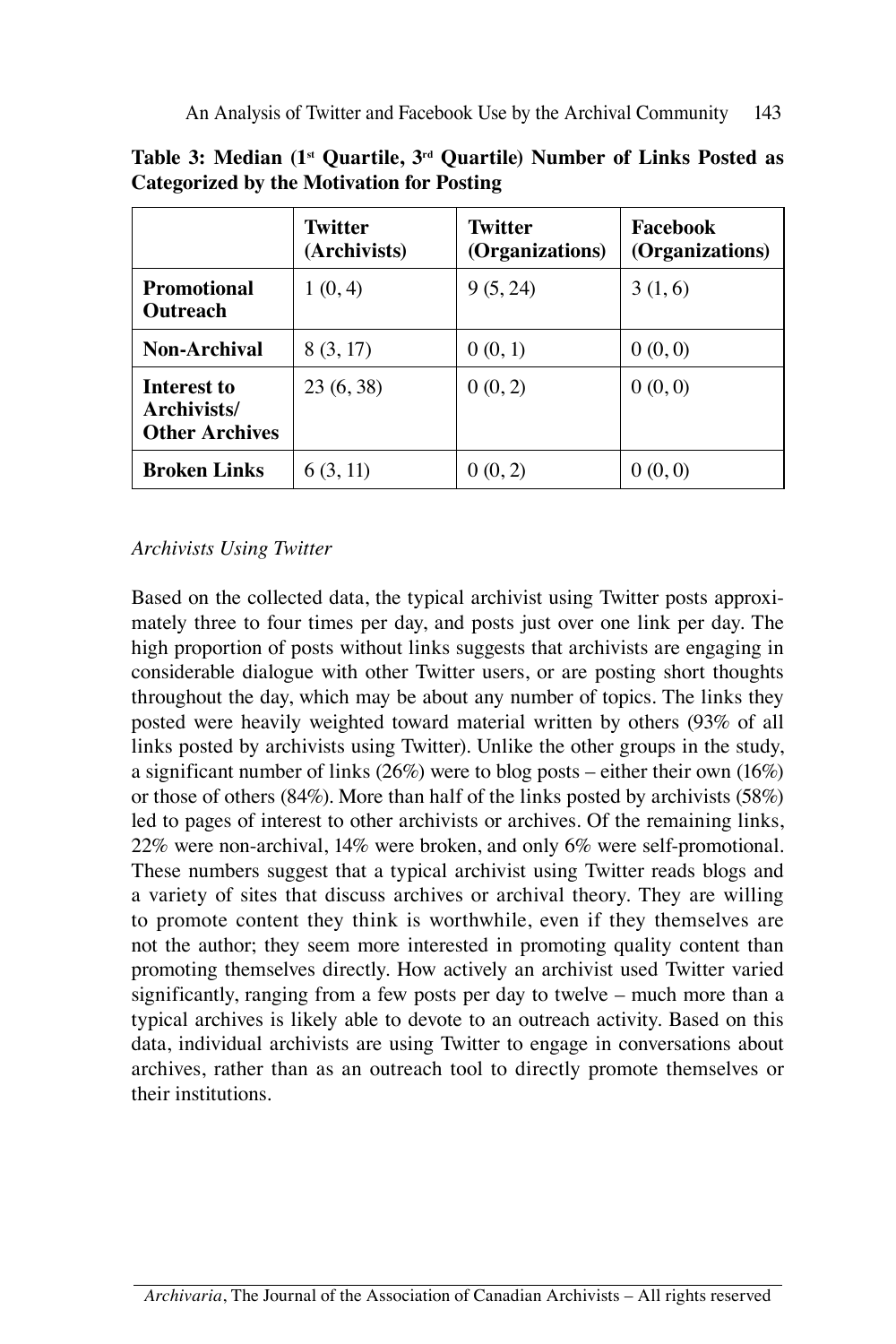#### *Archival Organizations Using Twitter*

Twitter accounts owned and operated by an archival organization posted approximately once per business day (with a median number of postings of 24.5 times over the 33-day period) and about half of those included links (13.5 over 33 days). While this is significantly less posting activity than the archivists ( $p < 0.001$ ), it is approximately five times more frequent than posts to Facebook pages ( $p < 0.001$ ).

In striking contrast to the archivists, organizational Twitter users overwhelmingly posted links to content they had created themselves (66%, with significantly more links posted to their own material  $[p = 0.003]$ ). Links to Facebook pages were relatively uncommon (3%) as were links to blog posts (17%). The motivations for posting were also different from those of the archivists, with 76% of links posted for promotional outreach reasons, and another 9% being broken links that may also have been intended as outreach. Almost no non-archival links (3%) and few links of interest to other archivists or archives (12%) were posted.

The data suggests that archival organizations are less impulsive than archivists with their use of Twitter; the tool is primarily used to promote their holdings, services, or events. Archival organizations spend less energy engaging in conversations about archival theory. A typical post by users in this group was a link to content posted on the organization's own website, meant for promotional purposes.

#### *Archival Organizations Using Facebook Pages*

Compared to the other two groups, organizational owners of Facebook pages are largely inactive with more than half of organizational Facebook pages unused during the test period. Of those that were used, they were updated far less frequently than either of the Twitter groups, averaging one to two posts and less than one link per week. The top Twitter user posted more links than all 51 active Facebook pages combined (380 posts compared to 363 posts). One possible explanation is that if an organization already maintains a website, re-posting the same information to Facebook may not be the best use of resources.

Archival organizations using Facebook were comparable to archival organizations using Twitter in terms of distribution of posts across the various categories: 73% of posts were to content they created themselves, compared with the aforementioned 66% for archival organizations on Twitter ( $p = 0.12$ ). However, when that number is broken down, 35% of all links went to an organization's own Facebook page, suggesting that they were attempting to build their Facebook presence just as frequently as they used Facebook as a tool to direct traffic elsewhere.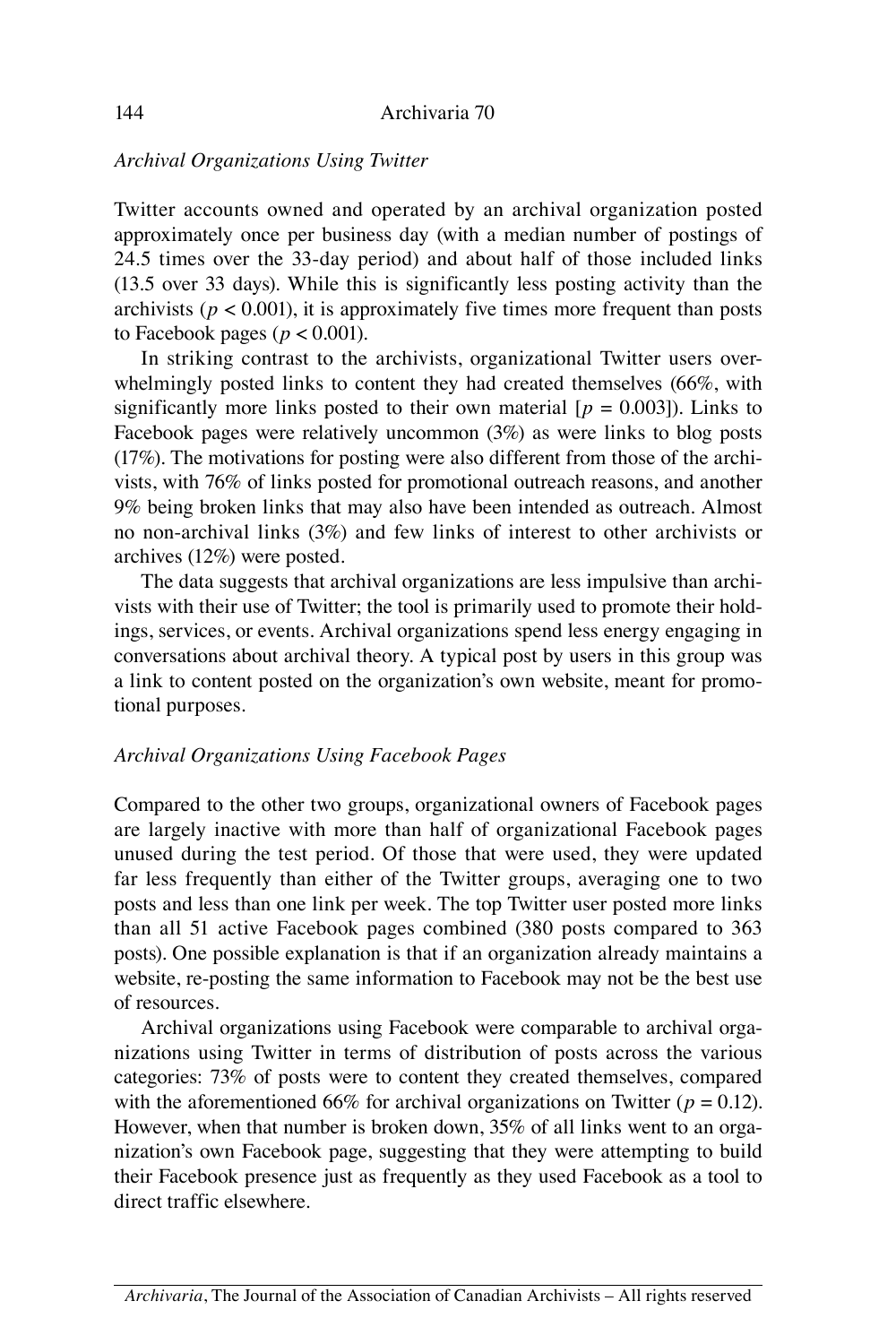Much like archival organizations utilizing Twitter, those using Facebook used it to post links for promotional outreach (89%), followed by posts of interest to archivists or other archives (9%). Almost no non-archival discussions (1%) and very few broken links (1%) were found on Facebook pages, suggesting that those posting links on Facebook are choosing to point to material that is less ephemeral than their Twitter counterparts. A typical post on a Facebook page's wall contains a link to other material created by the user somewhere else on Facebook, be that a photo, video, or upcoming event.

#### **Future Directions**

Though the focus of this paper is quite specific, the author hopes that this will be but one piece in a larger discussion about how archives and archivists can continue to adopt and employ new technology in the Internet era. An observational study such as this one cannot answer questions about why some tools are more popular than others; for that, a participatory survey of archives using social media is necessary and would be a useful addition to our understanding of electronic means of archival outreach. A study analyzing the demographic characteristics of people receiving the tweets or Facebook messages of archives would clarify whether the outreach was successfully reaching its desired audience, or if messages were merely being directed to other institutions and robotic accounts set up to disseminate spam. There is ample room for studies that would examine other tools such as blogs, podcasts and social bookmarking services, or services that did not exist at the time of writing.

It is also important to look beyond both the Internet and the archival community. A study that compares the effectiveness of online outreach versus in-house programming for attracting and maintaining users would provide important information for archives in deciding where to focus their outreach energy. Likewise, studies that discuss how online archival outreach compares to online outreach of other heritage communities such as museums and libraries would allow the archival community to reflect on its own practices. It would also be interesting to know if there are national or local factors that come into play with regards to online outreach using social media tools.

#### **Conclusion**

The two social networking tools examined in this paper offer different advantages, and archives and archivists may wish to experiment with both to determine which works best for their organization's needs. Facebook is more established, and because of its younger user demographic, it might be a better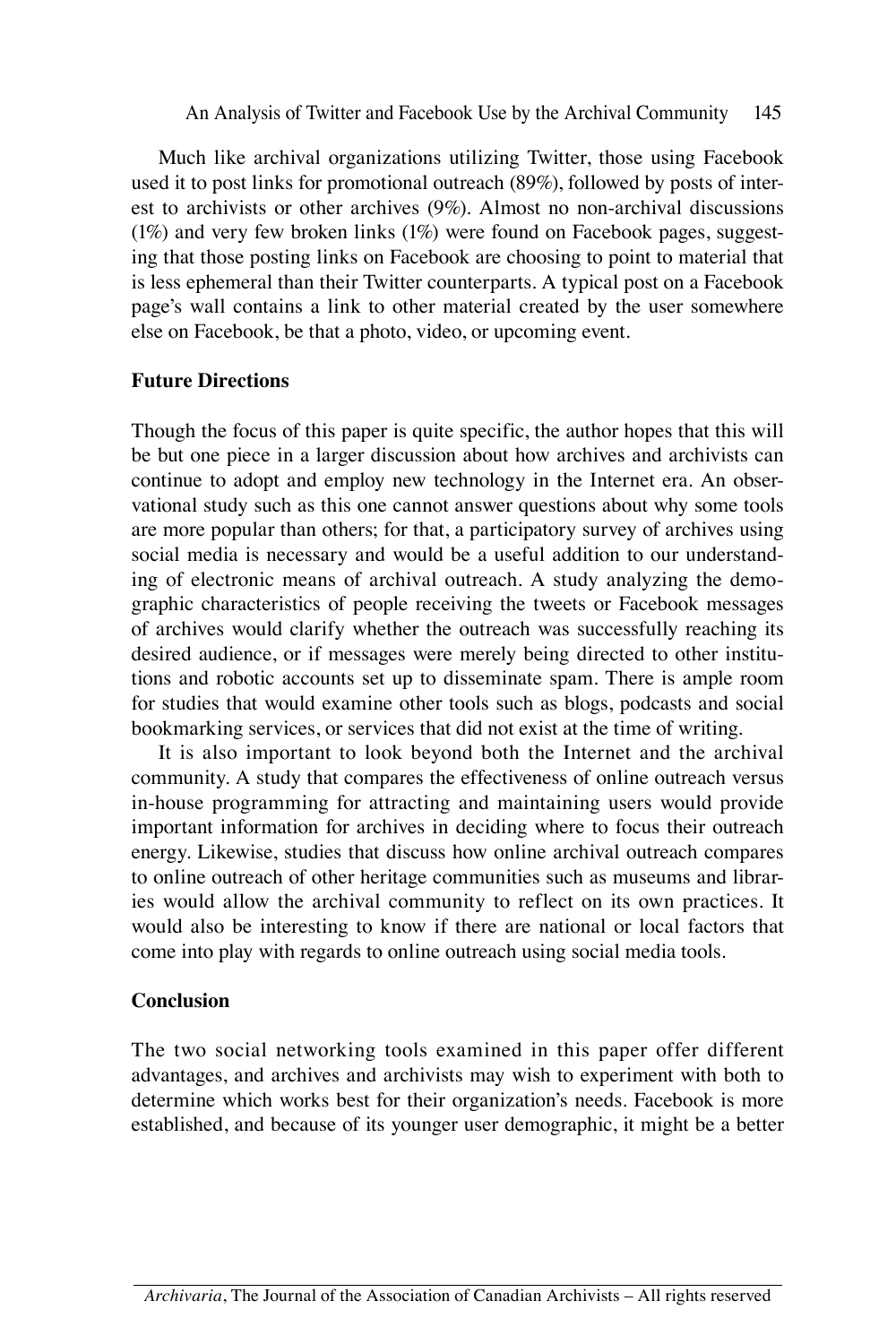#### 146 Archivaria 70

way to connect with school or university-aged users.<sup>38</sup> Its larger user base also means that there is the potential for more people to locate the online outreach. However, despite more users overall, in practice, most archival organizations on Facebook have smaller audiences than archival organizations on Twitter. This may suggest that Facebook users are more interested in connecting with friends than institutions. Archives should also consider the level of competition on Facebook: because Facebook is more established, there are already thousands of businesses and institutions competing for the scant attention of users, which may make it more difficult to stand out – especially if an archives is not nationally recognized.

When an archives is deciding if Facebook is an appropriate outreach tool, it should keep in mind that a Facebook page is largely invisible to non-Facebook users and may duplicate content on an archives' primary website. The high attrition rate among organizational Facebook users (over half of the organizations in the study had abandoned their account), may reflect doubt about its usefulness or the effort required to maintain a page. Twitter may be a better choice for archives that want to minimize the time spent on outreach activities and avoid building resources that recreate content that is available elsewhere. Archives looking to drive traffic to an institutional website, or engage in dialogue with users and other archives, should find Twitter an easier solution. Furthermore, Twitter seems more effective for those looking to engage a slightly older audience. The diverse range of tools that can be used with Twitter such as TweetDeck and Twitterfeed makes Twitter much more flexible than Facebook in terms of creating automatic updates or posting quickly without having to log on to a website (though this is changing as Facebook adapts to compete). However, these tools have a learning curve that some archivists may initially struggle with, particularly those who are uncomfortable with technology. The Twitter jargon requires patience when a user first starts tweeting and is a common criticism from non-Twitter users. Twitter also has a much smaller user base than Facebook, but as discussed above, may reach a larger audience.

Archivists using Twitter are more interested in websites relevant to archives than they are in self-promotion. They are also more likely to engage in a conversation with other Twitter users than are the archival organizations, but will not likely enjoy as large an audience. Following archivists on Twitter is an excellent way of staying up-to-date with online material about archives and archival theory. However, this may not be relevant to an organization's outreach goals and the excessive posting of some users can bombard a Twitter feed with information overload if the user tries to follow everyone or even the

38 Smith.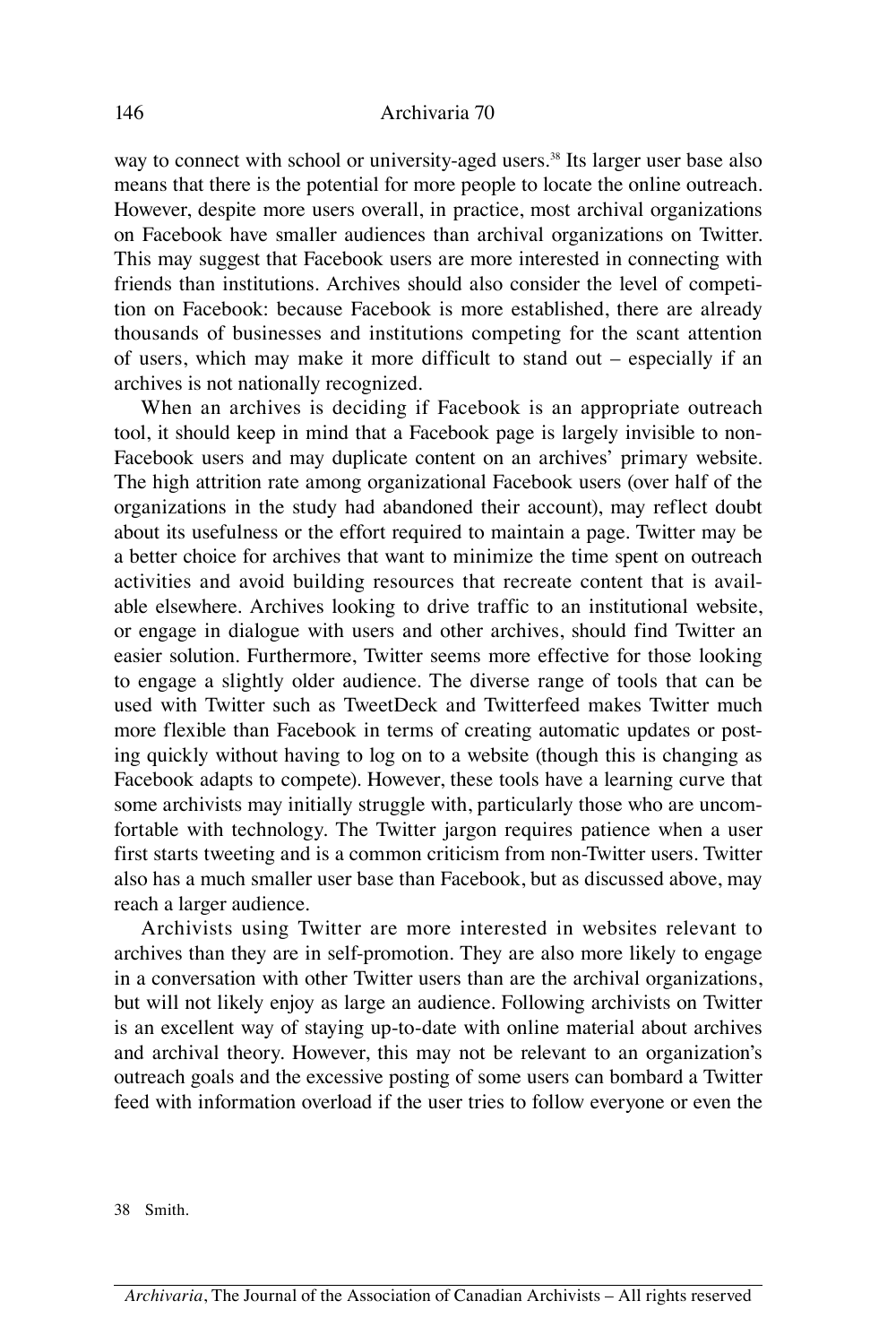most prolific posters.39 Based on the observations made in this study, individual archivists using Twitter are not doing so as part of an outreach program for their organizations; rather they are using Twitter to connect with like-minded individuals interested in archives. For individual archivists, social networking services can be enriching tools for individual professional development. For archives, if used effectively, social networking services can be an engaging aspect of an archives' outreach program. If managed properly, and if a plan is developed for what to post and how frequently to post, these efforts can reach a large, targeted audience with little or no cost to the archives. Whether an organization decides to use one or both services for its outreach program should depend on its goals and needs. By understanding how others have chosen to employ these free broadcasting tools, archivists and archival organizations can strategize their use for meeting their own outreach goals.

39 The feeds this author found the most interesting to read were those that consistently showcased interesting items from an archival collection (for example, a video from that day in history), or those that posted links to a variety of different websites (including both selfpromotional and material of general interest to archivists), and who engaged in dialogue with others. Some of the most engaging examples include the Coca-Cola Archives on Facebook (http://www.facebook.com/search/CokeArchives), the CBC Digital Archives on Twitter (http://twitter.com/cbc\_archives), and the Nova Scotia Archives on Twitter (http://twitter. com/NS\_Archives) (last accessed on 19 June 2010) .

*Archivaria*, The Journal of the Association of Canadian Archivists – All rights reserved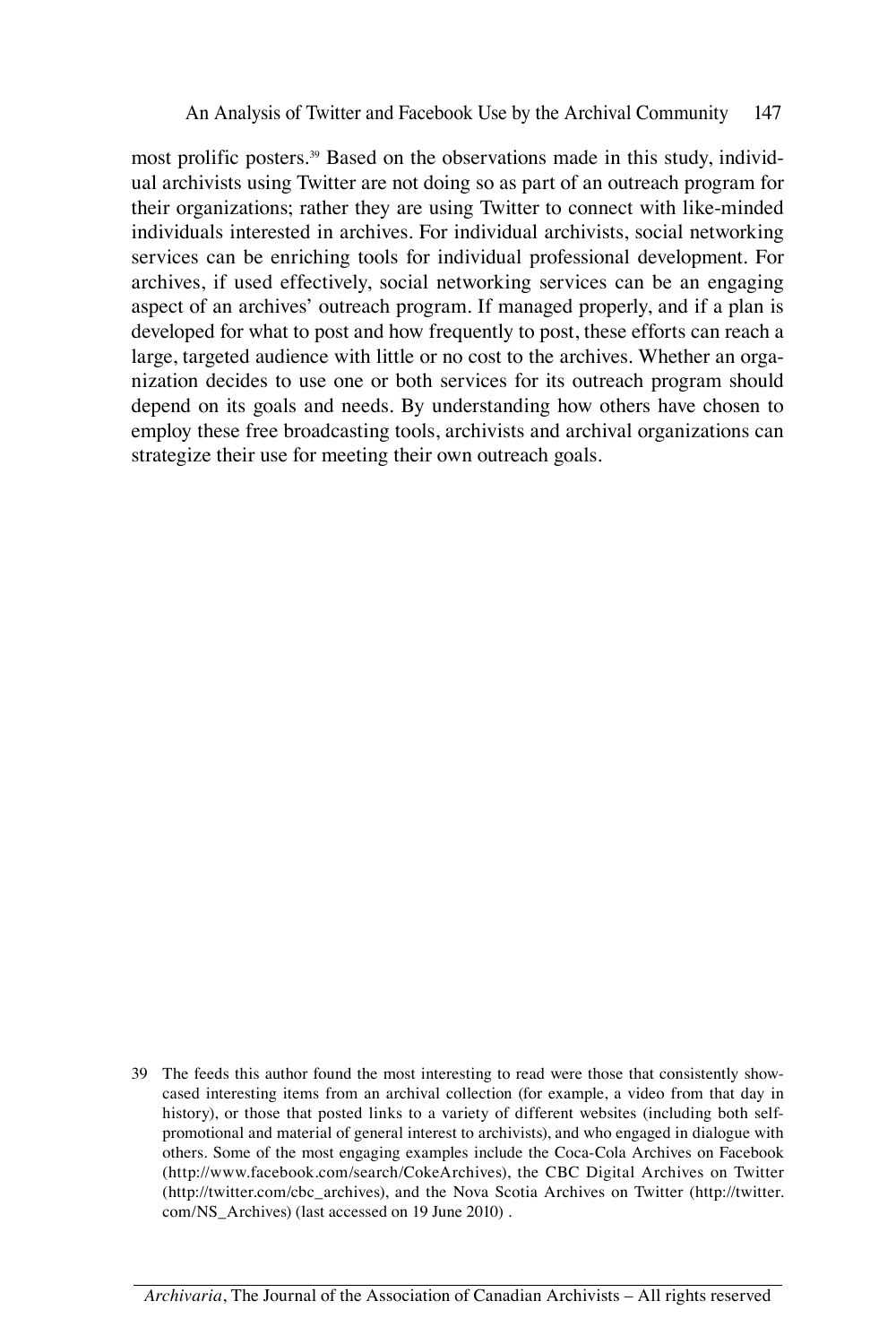# **Appendix 1: List of Organizations and Archivists Traced During the Study**

# **Facebook (Organizations):**

- Alabama Department of Archives and History
- Anomaly Archives
- Anthology Film Archives
- Archives & Special Collections at UAAAPU Consortium Library
- Archives audiovisuelles de la recherche (AAR)
- Archives from Atlanta
- Archives of African American Music and Culture
- Archives of the City of Kingsport
- Bangladesh Archives
- Baptist Historical Society and Archives of South Africa
- Bibliothèque et Archives nationales du Québec
- Billy Graham Center Archives
- Black Cultural Archives
- Bonavista Archives
- California Views Photo Archives
- CBC Digital Archives
- Center for History of Physics Niels Bohr Library & Archives
- Chicago Film Archives
- Chicago State University Archives and Special Collections
- Chilliwack Museum and Archives
- Christian Archives
- Coca-Cola Archives
- Columbia College Chicago Archives
- Columbia University Archives
- Dalhousie University Archives and Special Collections
- Department of Special Collections and College Archives, FIT | SUNY
- Dundas Museum and Archives
- Edmund S. Munskie Archives and Special Collections Library
- Fort Hays State University Archives
- Galt Museum & Archives
- Gurukuli Archives
- Gut of Canso Museum and Archives
- Huntley Film Archives
- Jewish Museum and Archives of British Columbia
- Judaica Sound Archives at FAU Libraries
- Kalamazoo College CACHE Archives
- Kennesaw State University Department of Archives & Records Management
- Lane Community College Archives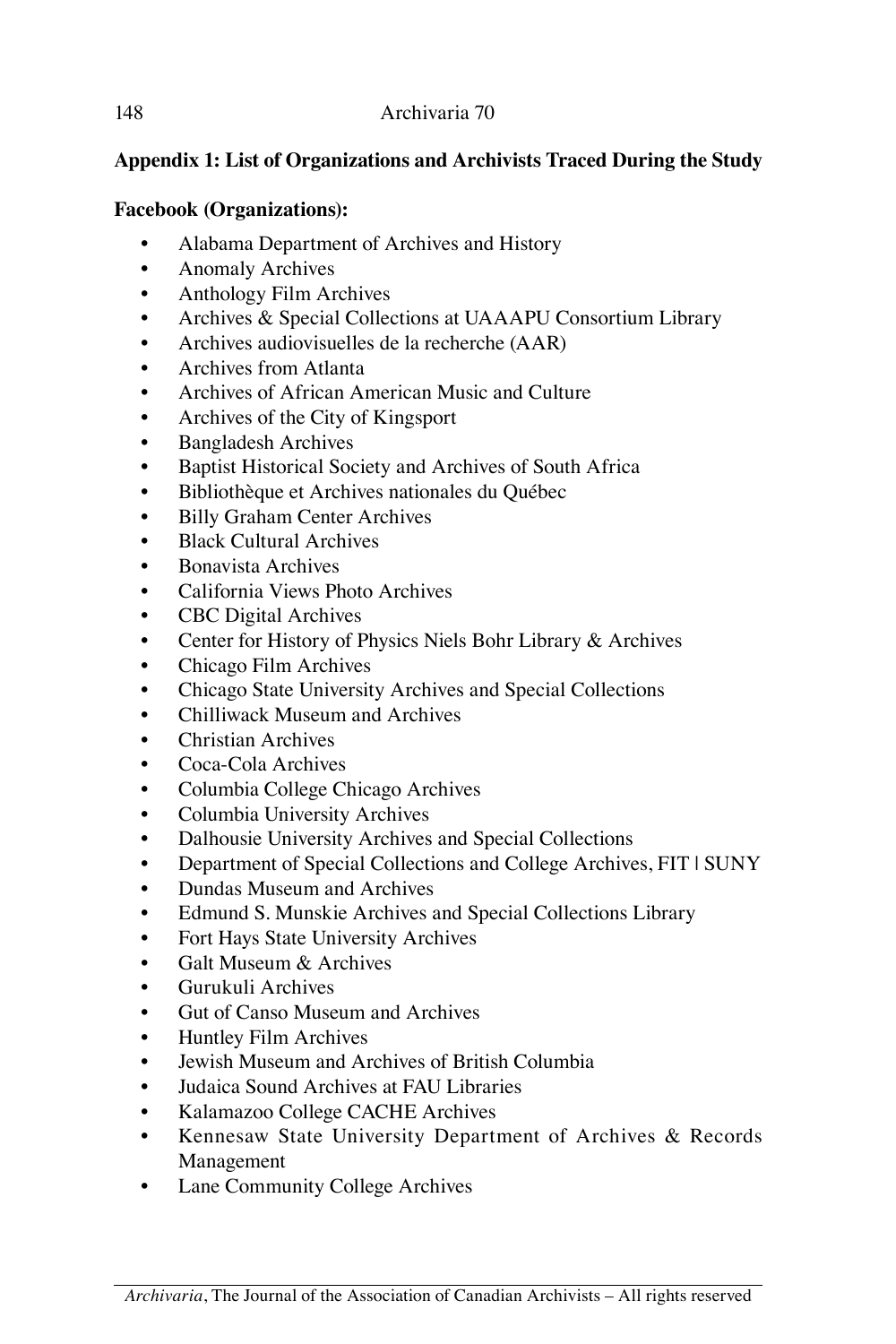An Analysis of Twitter and Facebook Use by the Archival Community 149

- LaGuardia and Wagner Archives
- Lawrence University Archives
- Leather Archives & Museum
- Les Archives de Radio-Canada
- Lesbian Herstory Archives
- Lewisham Local History and Archives
- Lynn and Louis Wolfson II Florida Moving Image Archives
- LSUS Archives and Special Collections
- Michigan State University Archives
- Mobile Medical Museum and Archives
- Moravian Archives, Bethlehem
- National Archives of Australia
- New England Folk Music Archives
- New Jersey Division of Archives and Records Management
- Nova Scotia Archives & Records Management
- ONE National Gay & Lesbian Archives
- OPUS Archives and Research Center
- Oregon State University Archives
- Oshawa Community Museum and Archives
- Penticton Museum & Archives
- Peterborough Historical Society Museum and Archives
- Peterborough Museum & Archives
- Port Hope Archives
- Research at the US National Archives
- RIT Libraries Wallace Library Cary Library & Special Coll
- Roosevelt University Archives
- Ruth A. Myers Library / Ojibwe Archives at Fond du Lac Tribal  $\&$ Comm. College
- Ruth Lilly Special Collections and Archives
- SABC Radio Archives
- Scottish Jewish Archives Centre
- Smithsonian Center for Archives Conservation
- Smithsonian's Archives of American Art
- Sophienburg Museum & Archives
- South Carolina Department of Archives and History
- Southern Methodist University Archives
- Special Collections & Archives, George Mason University Libraries
- Special Collections & University Archives UCF Libraries
- Special Collections and University Archives, Du Bois Library Umass Amherst
- Teesside Archives
- The Black Archives History \* Research Foundation of South Florida
- The Canadian Baptist Archives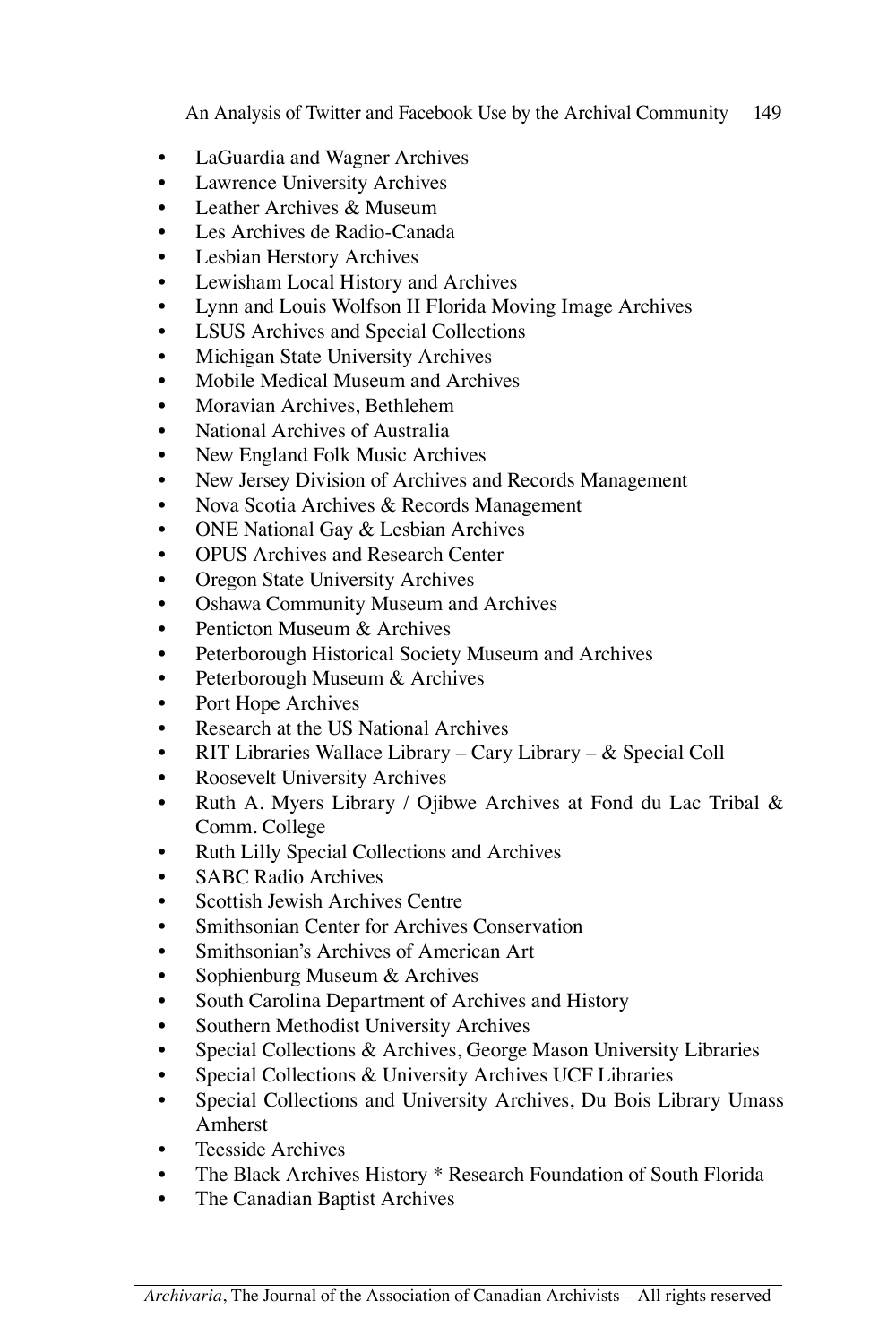# 150 Archivaria 70

- The Carver High Museum & Archives of West Georgia
- The Freedom Archives
- The June Mazer Lesbian Archives
- The National Archives
- The Prelinger Archives
- The Vancouver Voice Archives
- Tishomingo County Archives & History Museum
- Tower Hamlets Local Studies: Archives
- Tulsa Area Music Archives
- Tyne & Wear Archives Service
- UA Archives Upper Arlington History
- University of Delaware Archives and Records Management
- University of South Alabama Archives
- University of Wisconsin Eau Claire Special Collections & Archives
- Urban Archives (Payley Library, Temple University)
- US National Archives
- UW River Falls Area Research Centre & University Archives
- Valparaiso University Archives
- Virginia Kelly Karnes Archives and Special Collections Research **Center**
- Ward Irish Museum Archives
- Woodhorn Northumberland Museum, Archives and Country Park
- Yarmouth County Museum & Archives
- YMCA Archives
- Youngstown State University Archives and Special Collections

# **Twitter (Organizations):**<sup>40</sup>

- @archivesatbbc
- @archives gov
- @Archives Mtl
- @archiveshub
- **@buspecialcollec**
- @cbc\_archives
- **@ChristianArchiv**
- @coke\_archives
- @ColumbiaRBML
- **@DeserontoArch**
- @DoddCenter
- @drexelarchives
- @DundasMuseum
- **@ETRC** archives
- @foresthistory
- **@GetArchivisJobs**
- @HCSpecial
- @HiphopArchive
- **@internetarchive**
- @IUBArchives
- **@JewishFilm**
- @KSU\_Archives
- 40 Twitter usernames are usually represented by @ followed by the username. To locate a person's Twitter page online, drop the @ symbol and place the username at the end of the following URL: http://twitter.com/